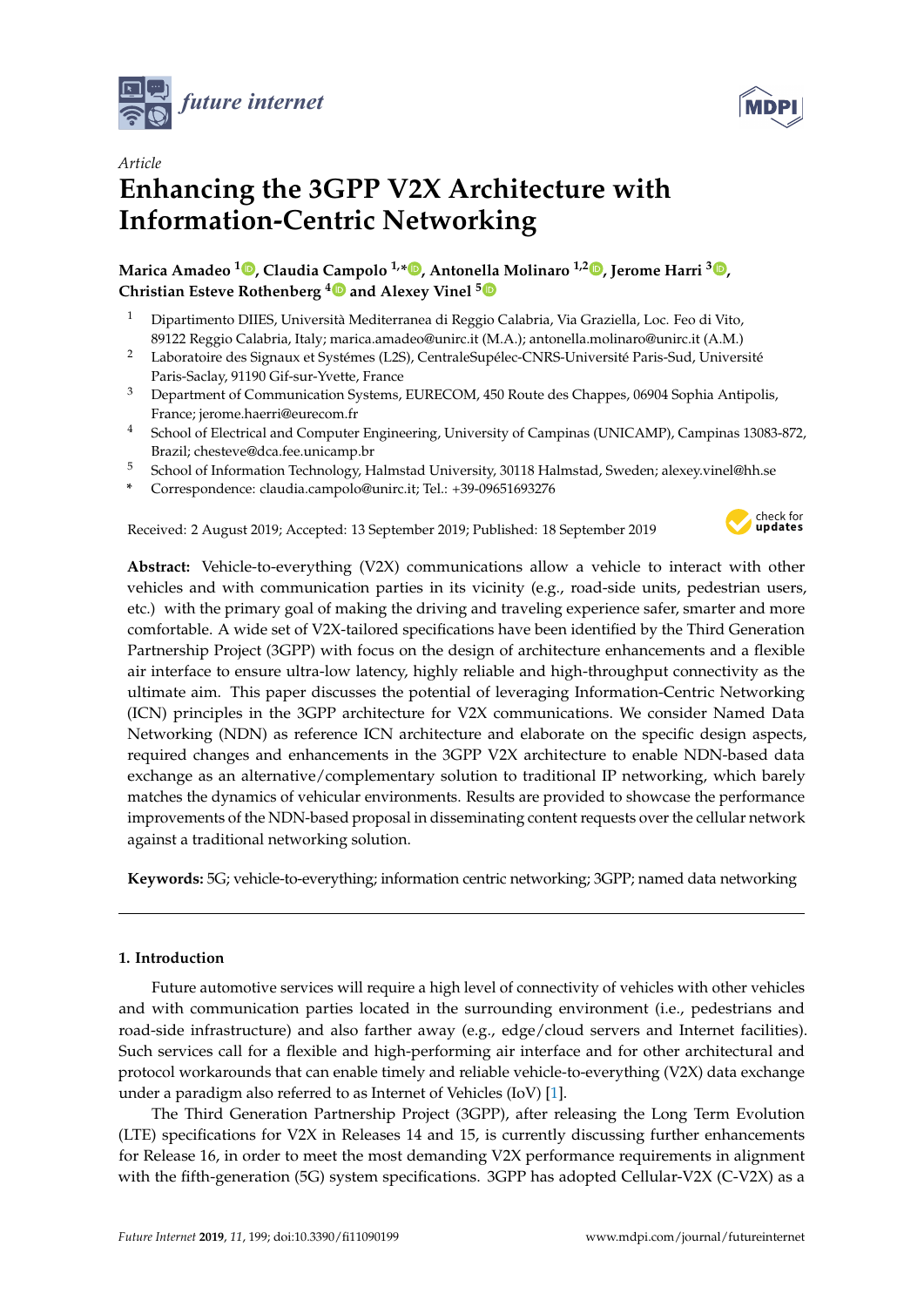general term covering all interfaces and release enhancements for V2X communications. C-V2X relies on two air interfaces [\[2\]](#page-16-1): (i) *the LTE-Uu interface*, the conventional LTE uplink/downlink air interface; and (ii) *the PC5 interface*, also known as the sidelink, which supports direct communications among V2X nodes. The LTE-Uu interface can be useful to interconnect a vehicle to a cloud/edge server; the PC5 interface bypasses the cellular infrastructure and supports communications among vehicles in proximity exchanging, for example, road context information.

Similarly to what is happening in other V2X relevant Standard Developing Organizations (SDOs), such as the European Telecommunications Standards Institute (ETSI) and the Institute of Electrical and Electronics Engineers (IEEE), 3GPP is open to consider networking solutions that replace and/or work alongside the traditional Internet Protocol (IP), on top of the mentioned radio access interfaces [\[2\]](#page-16-1). The motivation is twofold. First, IP poorly supports one-to-many communications such as multicast and broadcast, which are expected to be the dominant communication mode in the V2X ecosystem. For example, road traffic information or an accident notification are to be delivered to all vehicles located in a relevant geographical area. Second, IP barely matches scenarios where the identity of the communication end-points is either not known in advance or may change. For example, when a vehicle addresses other vehicles in its neighborhood for cooperative driving purposes, it does not know the identity of its neighbors, and the neighbors dynamically change due to mobility.

Among non-IP protocols, in the last decade Information-Centric Networking (ICN) [\[3\]](#page-16-2) has catalyzed the interest of the vehicular networking community, and not only, as a complementary/alternative solution to IP [\[4\]](#page-16-3). ICN turns the traditional IP host-centric philosophy into an approach with the information at the center of attention. This means that while an IP consumer needs the IP address of the host to connect with it and have access to the hosted data content; with ICN the content can be directly retrieved using its (unique) *name* without referring to the identity of the node generating or holding it. ICN and, in particular, its instantiation Named Data Networking (NDN) [\(www.named-data.net\)](www.named-data.net), well fits the vehicular applications context, which privileges the information to gather (e.g., road traffic conditions in a relevant area and parking lot availability in the city center) rather than the identity of the information provider (e.g., the advertising car). The *connectionless* transport model of NDN, which does not require the simultaneous connection of consumer and provider to retrieve data, meets the dynamics of the vehicular environment. NDN is based on the exchange of Interest and Data packets, respectively, used (by the consumer) to request and (by the provider) to deliver a named piece of information (i.e., content). Other NDN features that clearly favor mobile communications include *in-network caching* that enables each node storing the content to be a provider, and *security at a packet-level* based on the signature on each piece of content [\[4\]](#page-16-3).

Plenty of literature solutions [\[4\]](#page-16-3) have investigated the application of NDN principles to IEEE 802.11p-based (please notice that the 802.11 p amendment has been superseded and has become part of the IEEE 802.11 standard; hence, in the following, we simply refer to 802.11) vehicular networks. Conversely, NDN has not been neatly advocated thus far for the C-V2X technology; this would entail further investigation due to the peculiarities of the 3GPP cellular system architecture and operation, which are radically different from IEEE 802.11. First, the radio resource assignment for localized direct communications among vehicles over the PC5 interface can be *orchestrated in a centralized manner* by the cellular network infrastructure (i.e., the eNodeB). This is a clear departure from 802.11-based solutions characterized by a *distributed* access to radio resources. Second, the cellular infrastructure may enlarge the scope of communications *beyond localized single-hop* interactions with no need to rely on multi-hop forwarding mechanisms, as IEEE 802.11 does, but resorting to broadcast/multicast over a single cell or multiple cells. Indeed, the cellular technology is very versatile in supporting different communication primitives as required by V2X services.

Such facts motivated our study, aimed at filling the current gap and presenting our vision about the role of NDN as a key networking technology for 3GPP V2X communications. To the best of our knowledge, this is the first work that clearly advocates the NDN usage for C-V2X communications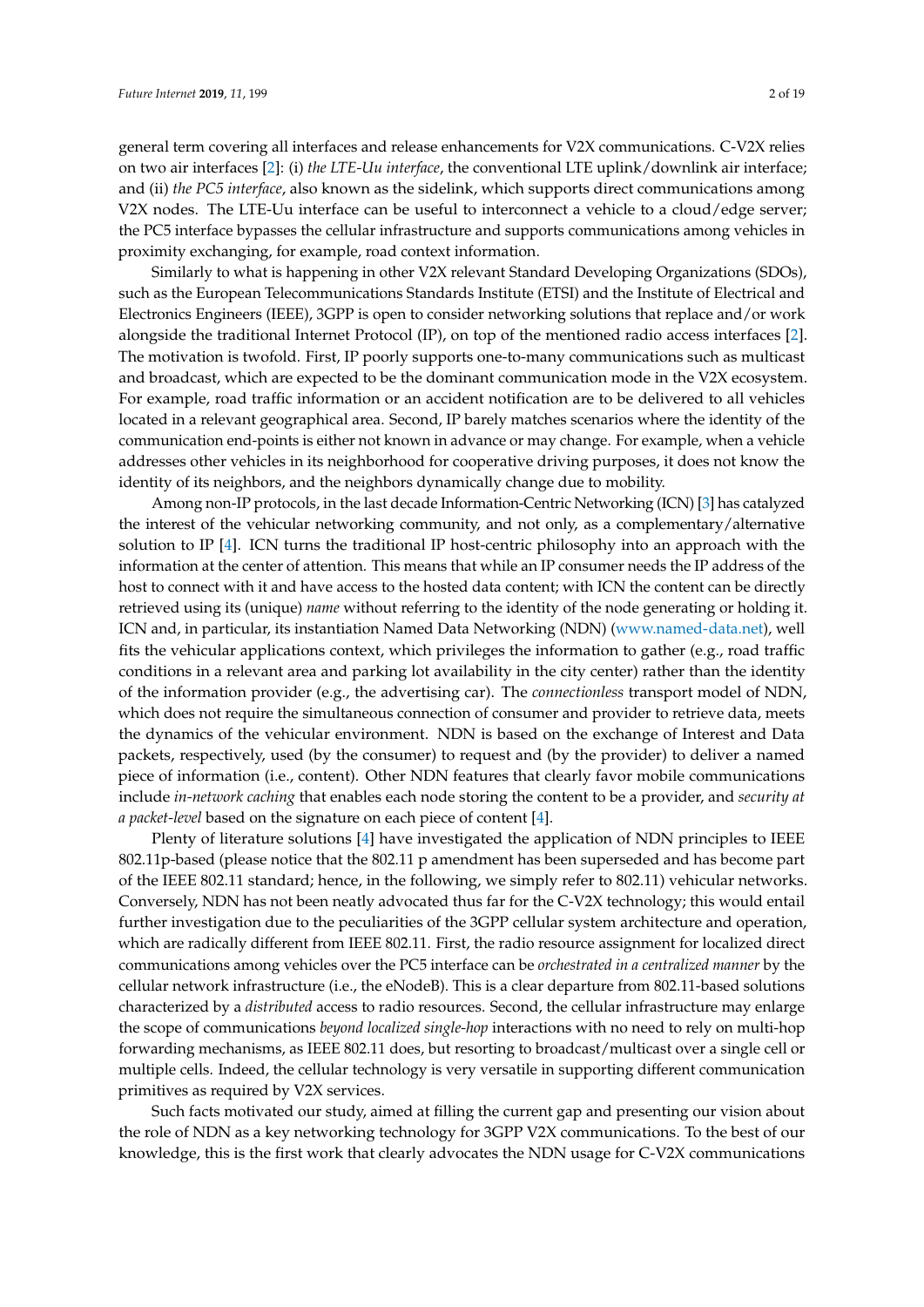while being aligned with ongoing 3GPP specifications. The main original contributions of this work can be summarized as follows:

- We advocate NDN as a feasible network-layer option to be included within the purpose-built C-V2X architecture specified by the 3GPP. NDN can: (i) work alongside the legacy IP; and/or (ii) complement other non-IP based solutions conceived so far for V2X safety data delivery.
- We propose a set of design changes and enhancements to the 3GPP C-V2X architecture to fully enable NDN among the other non-IP networking solutions already supported. Such changes mainly encompass new functionalities in the V2X entities and other 3GPP network elements, new packet processing and resource allocation algorithms, novel packet fields. The viability of such modifications is also discussed and the performance is evaluated to unveil the benefits compared to a baseline non-NDN approach.

The remainder of this paper is organized as follows. Section [2](#page-2-0) presents some basics of the 3GPP specifications for V2X communications. NDN pillars are discussed in Section [3,](#page-4-0) where the NDN literature for vehicular communications is also scanned. The contributions of the works are summarized in Section [4,](#page-7-0) where the design features for the integration of NDN in the 3GPP V2X architecture are also discussed. The NDN forwarding strategy for 3GPP V2X communications is presented in Section [5.](#page-8-0) The evaluation methodology and the simulation settings are presented in Section [6.](#page-11-0) The results are reported in Section [7,](#page-13-0) which showcases the benefits of the proposed framework when compared against a baseline (non-NDN) approach. Conclusions are summarized in Section [8](#page-14-0) with hints on future works.

## <span id="page-2-0"></span>**2. V2X Communications in 3GPP**

The role of 3GPP cellular networks in supporting V2X communications has been rapidly and steadily growing. Motivations for such an acceleration are manifold.

**Available ubiquitous network infrastructure**. Unlike IEEE 802.11, the cellular technology can rely on an already deployed ubiquitous network infrastructure, which eases the implementation of C-V2X and may accelerate its deployment on a large scale. This makes C-V2X a cost-effective solution that will incur a little-to-none time-to-market, with Mobile Network Operators (MNOs) taking the lion's share.

**5G-native ultra-low latency and high reliability support**. 3GPP has a clear roadmap to provide *ultra reliable* and *ultra-low latency* communication (URLLC) in high-mobility environments through the 5G technology. URLLC is crucial for many V2X applications (e.g., fully autonomous driving, remote driving, and high-density vehicle platooning), which makes the automotive vertical an undoubted key driver for 5G systems.

**Reuse of existing upper-layer protocols**. Since upper-layer protocols, such as message sets, and service and application layers, by ETSI, Society of Automotive Engineers (SAE) and other SDOs, have been specified to be *media-agnostic*, they can be easily reused by 3GPP, whose main duty is then to focus on the access interface and network architecture specifications.

## *2.1. V2X Communication Modes and Entities*

Four V2X communication modes are identified by 3GPP [\[5\]](#page-16-4), with different scope and encompassing different communication end-points, as illustrated in Figure [1](#page-3-0) and summarized in Table [1.](#page-3-1)

*Vehicle-to-vehicle* (V2V) and *vehicle-to-pedestrian* (V2P), respectively, cover direct communication between vehicular user equipments (VUEs) and between VUEs (for the sake of simplicity, in the following, we refer to VUEs as UEs only) and vulnerable road users (VRUs), such as pedestrians, bikers, and motorcyclists. *Vehicle-to-infrastructure* (V2I) refers to communications between vehicles and the roadside infrastructure, e.g., a road-side unit (RSU). *Vehicle-to-network* (V2N) allows UEs to interact with a server specifically introduced in the 3GPP architecture to support V2X applications.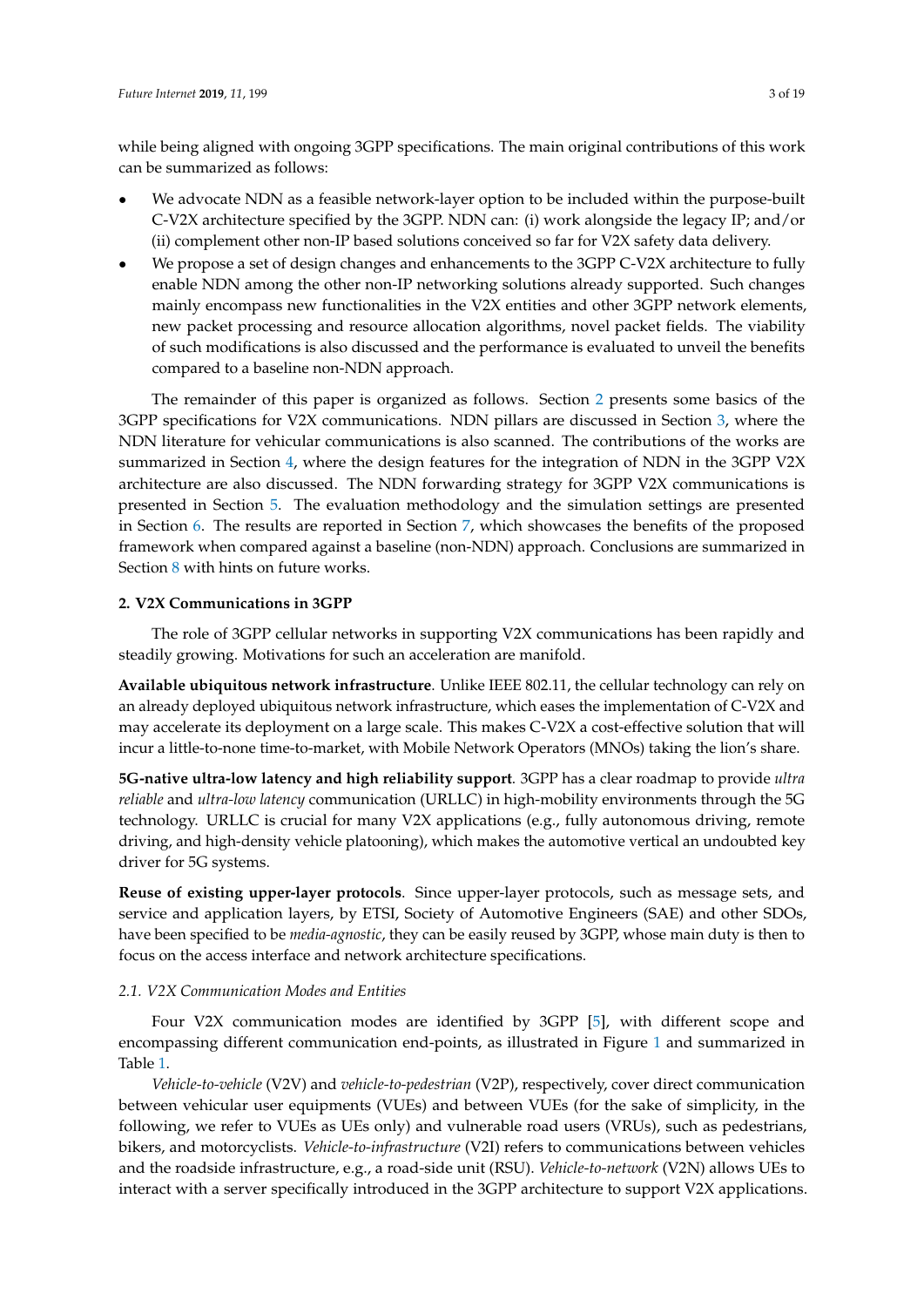Such a server is referred to as *V2X Application Server* (AS) and gathers information about the road and traffic conditions from several sources (UEs, RSUs, infrastructure modes such as traffic lights, etc.). The V2X AS could be deployed outside the 3GPP network (e.g., by the transportation authority) or at the Radio Access Network (RAN) premises, according to the Multi-Access Edge Computing (MEC) paradigm [\[6\]](#page-16-5).

In the 3GPP V2X architecture, a central role is undertaken by the *V2X Control Function*, implemented in the core network, which is responsible for enforcing V2X network-related actions. In particular, it provides the UEs with specific configuration parameters that allow them using V2X communications in a given network, under coverage of the eNodeB as well as when they are not served by the cellular infrastructure, i.e., in *out-of- coverage* scenarios.

<span id="page-3-0"></span>

**Figure 1.** V2X communication modes and main 3GPP V2X-related entities.

| <b>Table 1.</b> Main features of V2X communication modes. |  |
|-----------------------------------------------------------|--|
|-----------------------------------------------------------|--|

<span id="page-3-1"></span>

| <b>Communication Modes</b> | <b>V2V, V2P, V2I</b>                       | V2N                        |
|----------------------------|--------------------------------------------|----------------------------|
| Radio interface            | PC <sub>5</sub>                            | LTE-Uu                     |
| Spectrum                   | 5.9 GHz                                    | 3.5 GHz                    |
| Traffic primitive          | Multicast/Broadcast                        | Unicast, Multicast (eMBMS) |
| <b>Traffic type</b>        | $IPv6$ , non-IP                            | IPv6                       |
| Access mode                | Newly added Scheduled and Autonomous modes | Legacy mode                |

# *2.2. V2X Communications over the PC5 Interface*

In 3GPP Release 14 [\[7\]](#page-16-6), the PC5 interface has been initially customized to handle V2X communications, as discussed in the following.

**Operation modes.** The access layer of the PC5 interface has been optimized to work in environments with high node mobility and under high-density conditions. Two schemes for the allocation of radio resources have been specified:

- *Mode 3* (or scheduled), according to which resource scheduling and interference management on the sidelink are assisted by the eNodeB, via control signaling over the LTE-Uu interface.
- *Mode 4* (or autonomous), according to which resource scheduling and interference management on the sidelink are based on distributed algorithms implemented in vehicles. It is the only option for out-of-coverage conditions.

**Broadcast communications.** V2X communications over the PC5 interface are inherently broadcast, typically targeting multiple (either unknown) nodes with a single transmission. They are also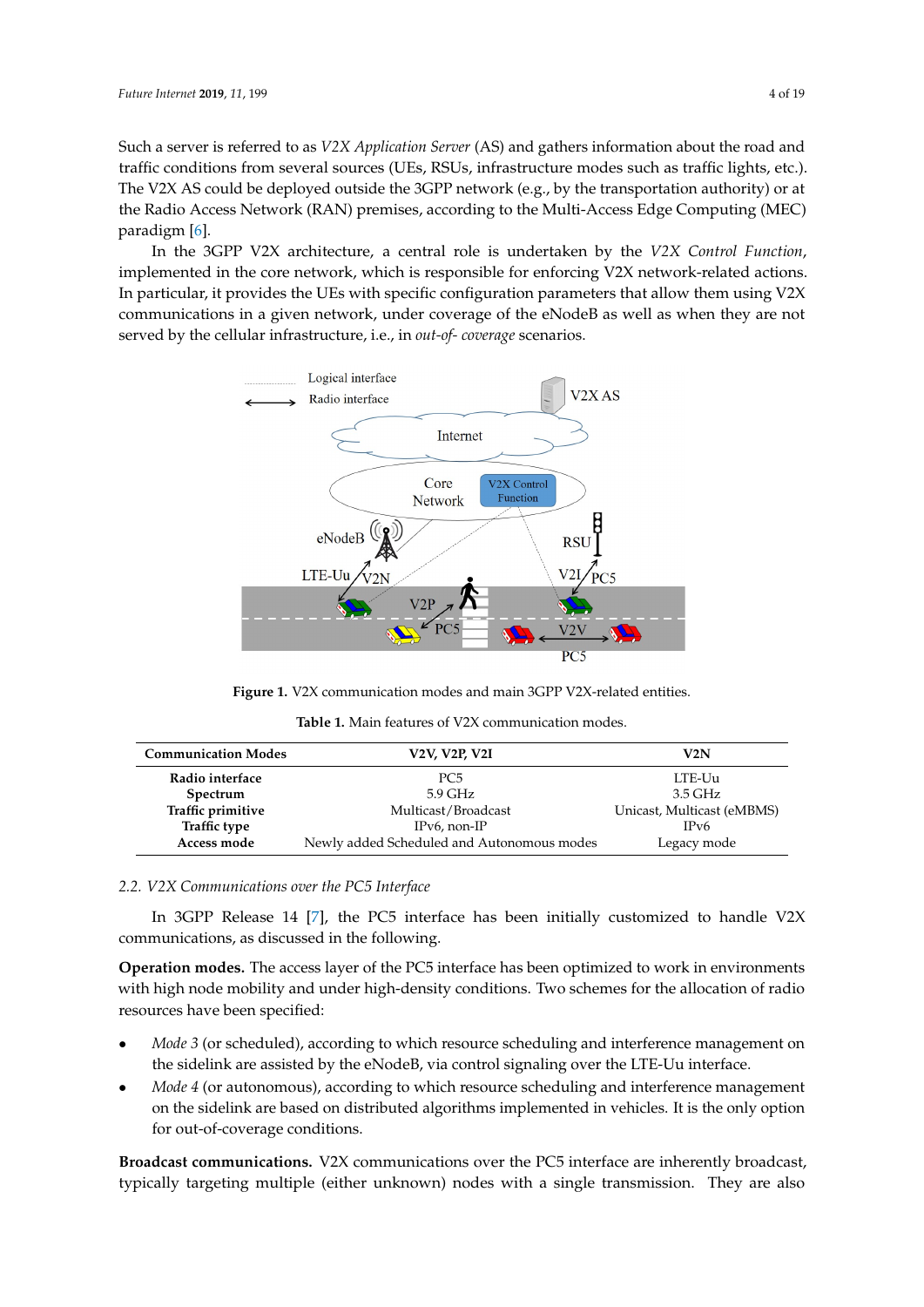*connectionless*: no signalling for connection establishment and neighbor discovery procedures is required on the sidelink [\[2\]](#page-16-1). This is to ensure that critical data (e.g., safety alerts) are promptly exchanged in a dynamic environment, where the topology rapidly changes and, consequently, connectivity is short lived.

**Multiple networking protocols.** Both IP-based (IPv6) and non-IP based V2X messages are allowed in the 3GPP V2X architecture [\[2\]](#page-16-1). The major case for non-IP protocol support is the IEEE 1609 WAVE Short Message Protocol (WSMP) [\[8\]](#page-16-7) specified for V2X safety communications, which can run directly on top of layer 2 without the burden of the IP overhead.

## *2.3. V2X Communications over the LTE-Uu Interface*

The LTE-Uu interface supports unicast and multicast connections.

**Unicast communications.** Unicast connections allow data exchange between one UE and the eNodeB, in both uplink (UL) and downlink (DL) directions. If a UE does not have pre-allocated radio resources, it has to request them to the eNodeB via *dynamic scheduling*. The UE sends its request for a transmission grant once a packet arrives at its buffer (UEs are in connected mode to avoid the initial access delay due to the random access procedure). Specifically, it sends a buffer status report (BSR) to notify the eNodeB about the amount of buffered data and its priority. Then, the UE waits for a Scheduling Request (SR) period to send an SR message to the eNodeB. On the basis of the received request, the eNodeB will schedule the resources to be allocated and send this configuration information back to the requesting UE. Eventually, the UE will transmit the packet over the resources allocated by the eNodeB.

**Multicast communications.** V2X messages can be efficiently disseminated to multiple UEs in DL through the evolved Multimedia Broadcast Multicast Service (eMBMS) specified by 3GPP [\[9\]](#page-16-8). The V2X AS is responsible for the reception of UL unicast data from the UEs and for the identification of the target reception area (a cell or multiple cells) to be covered by the eMBMS transmission.

## <span id="page-4-0"></span>**3. NDN for V2X Communications**

Several ICN architectures have been proposed thus far that share the same principles at the network layer but differ in the implementation details [\[3\]](#page-16-2). Among them, NDN [\[10\]](#page-16-9) has been mainly considered as the reference architecture for vehicular environments, thanks to its effective data delivery mechanism and robust security support [\[11\]](#page-16-10). Research works have been dealing with NDN-based V2X networks, mainly focused on name-based forwarding strategies. In the following, after summarizing the basics of the NDN architecture, we give an overview of the current state of the art about NDN for V2X networking.

## *3.1. NDN Basics*

In NDN, the original content is segmented into chunks, which are individually named and secured. The resulting unit may be transmitted in a single Data packet or further fragmented and transferred over the channel in more than one packet of smaller size. NDN follows a *receiver-driven* approach: an Interest is used to request a given named Data packet.

NDN names are application-specific and hierarchically structured. For instance, a video produced in a classroom during the maths lecture at the university of Reggio Calabria (UNIRC) may have the name */unirc/videos/classrooms/maths.mpg*, where "/" delineates name components in text representations, similar to Uniform Resource Locators (URLs).

An NDN consumer, i.e., an end device interested in a given content, includes the content name in an Interest packet and sends it to the network without specifying a destination address. The network nodes apply a forwarding-by-name mechanism to move the request toward the source(s) generating or owning that content. The node(s) will return a Data packet that contains the content with the addressed name. Data packets are signed by the content source with its key so that the consumer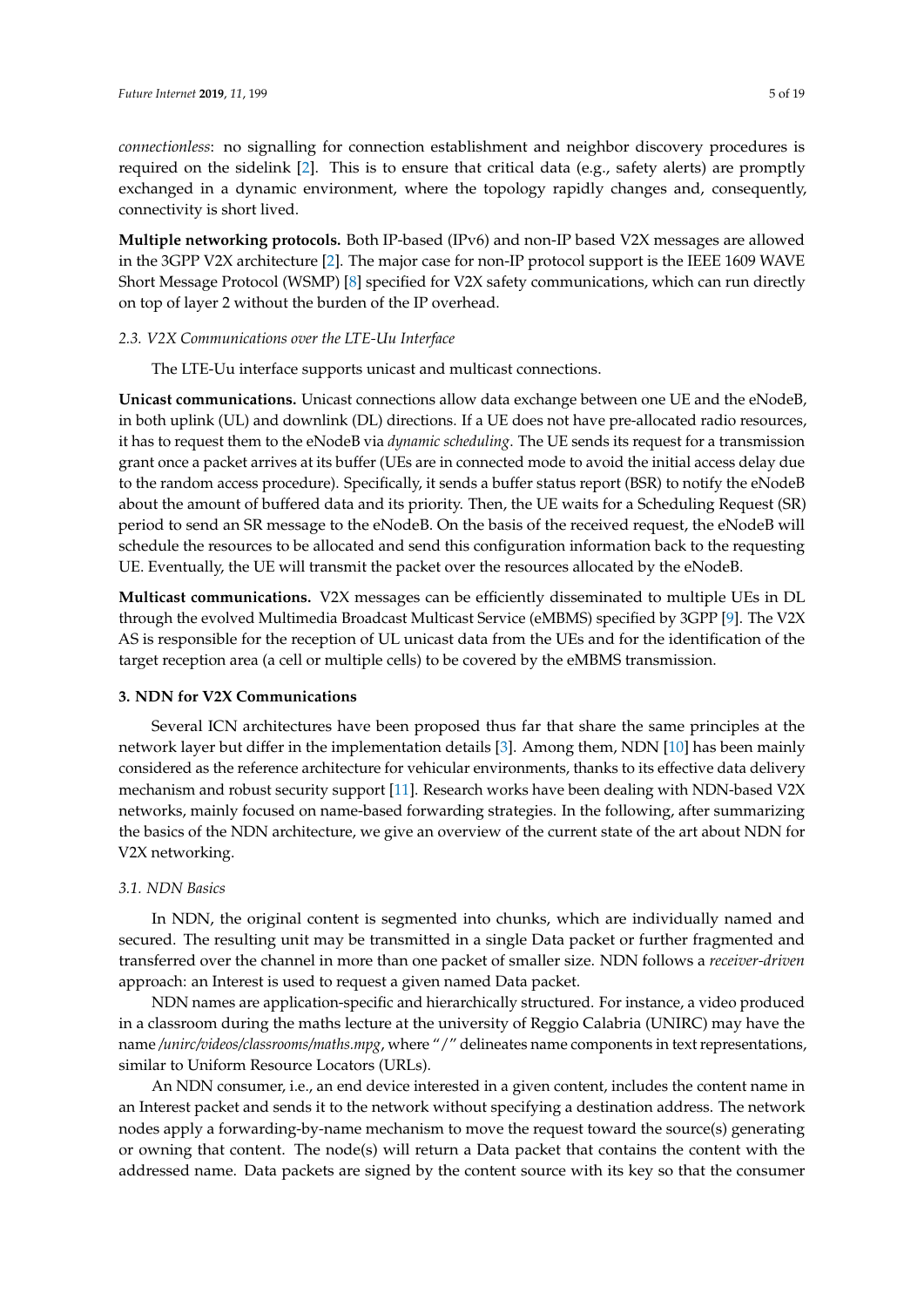and any network node can check the packets authentication and integrity. As a result, NDN natively overcomes many conventional security attacks [\[11\]](#page-16-10) and represents a valid alternative to other security frameworks (e.g., [\[12\]](#page-16-11)).

The Interest processing at each NDN node involves three tables: (i) the *Content Store* (CS) that is used to cache incoming Data packets; (ii) the *Pending Interest Table* (PIT) that keeps track of all incoming unsatisfied Interests with the related incoming node's interfaces (named *faces* in NDN terminology); and (iii) the *Forwarding Information Base* (FIB) that records, per each name prefix, one or more outgoing faces for the Interest packets forwarding. The FIB can be dynamically populated by a routing protocol [\[13\]](#page-17-0).

Specifically, at the Interest reception, a node *N* first looks up in its CS for a matching content. If it is found, then the cached Data packet is returned to the consumer. Conversely, *N* looks up in the PIT for the same pending request. If a PIT entry for the same content already exists, then it is updated with the new incoming face and the Interest is discarded; otherwise, a FIB look-up is performed. If a matching is found in the FIB, then the Interest is forwarded towards the next hop(s) through the face(s) stored in the FIB, otherwise it is discarded. As soon as a node owning the content is reached, the Data packets follow the chain of PIT entries back to the consumer(s). Data packets can be cached by en-route nodes and made available for future requests.

Two main decision engines are implemented at the NDN forwarding plane that may affect the data retrieval performance:

- *The forwarding strategy* permits each NDN node to take actions related to the Interest forwarding, specifically to decide if, when and where forwarding the packet. Depending on the application requirements, the strategy may prioritize the delivery of certain packets or even transmit them in parallel over multiple interfaces. In the case of transmission over a wireless medium with access procedures managed in a distributed manner, the node may defer the packets in order to limit the collision probability with other potentially transmitting nodes. In the case that no route is available in the FIB, it may issue a negative acknowledgement (NACK) message indicating the error type toward the previous node.
- *The content caching/replacement strategy* permits each NDN node to decide whether to cache the incoming Data packet(s) and which buffered packets to replace in the case the CS is full. The simplest and most intuitive cache-and-replacement strategy implemented in NDN is cache-everything-everywhere with Least Frequently Used (LFU) replacement. This means that *all* nodes cache *all* Data packets and replace the least requested ones. More advanced policies have been proposed for data caching and replacement [\[14\]](#page-17-1), with decisions performed according to a variety of parameters such as content popularity, freshness, and geographical validity of information.

#### <span id="page-5-0"></span>*3.2. NDN-Based Content Delivery for V2X: An Overview*

Related work on vehicular NDN mainly focused on effective and low-overhead forwarding strategies for the IEEE 802.11 access technology, with only a few works [\[15,](#page-17-2)[16\]](#page-17-3) analyzing hybrid cellular-IEEE 802.11 V2X deployments.

When considering Interest/Data forwarding, the following main aspects have been explored thus far: (i) the design of content retrieval schemes over the shared IEEE 802.11 wireless medium; (ii) the design of reliable transport services; (iii) the design of prioritized transmission schemes that distinguish contents with different requirements, e.g., in terms of latency; and (iv) the definition of transmission schemes over hybrid network access (i.e., cellular/802.11).

**Content retrieval schemes.** After receiving an Interest and performing CS and PIT lookup without finding a matching, vehicles have to apply a forwarding logic to decide if they can further forward the packet or not, based on the FIB content.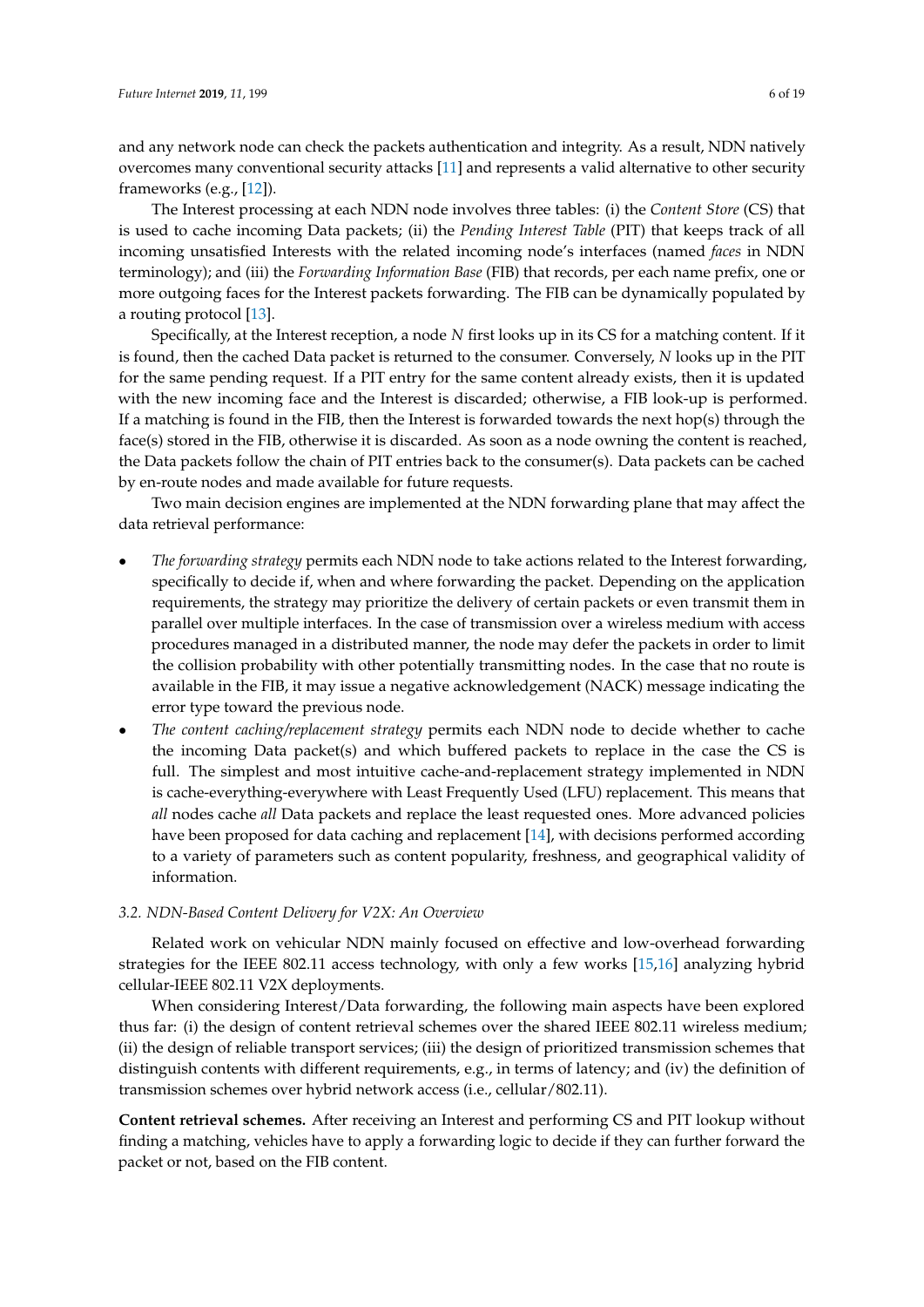The forwarding schemes available in the literature can be distinguished into (i) *pure broadcast-based* schemes, where only broadcast transmissions are enforced with a controlled-flooding mechanism used during Interest forwarding; and (ii) *unicast-based* schemes, where after an initial content discovery phase based on broadcasting, Interests are forwarded in unicast mode from node to node (this type of forwarding is possible in NDN provided that the identifier of the next-hop, e.g., the IP address [\[17\]](#page-17-4) or the MAC address [\[18\]](#page-17-5), is tracked in the FIB).

Unicast-based schemes reduce the adverse broadcast storm effect due to multi-hop Interest broadcasting (in multi-hop wireless networks, broadcast storm is defined as a condition in which, due to a high number of broadcasted packets, nodes may experiment a high level of contention and collisions at the link layer [\[19\]](#page-17-6)), as demonstrated in [\[17](#page-17-4)[,18\]](#page-17-5). However, these schemes may suffer from connectivity breakages due to node mobility and harsh propagation conditions, and may limit the data sharing capability of the wireless medium, enabled by packets overhearing and distributed in-network caching. This is why, thus far, the majority of the works on vehicular NDN have preferred broadcast-based schemes enhanced with proper broadcast storm mitigation mechanisms and/or self-eligibility forwarding decisions that nodes can implement during the data retrieval. In particular, in [\[20\]](#page-17-7), a vehicle is considered an eligible forwarder only if it is in the path towards the data source, which has been discovered during a preliminary flooding stage. In [\[21\]](#page-17-8), the authors presented the Distributed Interest Forwarder Selection (DIFS) algorithm, where eligible forwarders are only the vehicles that have maximum connectivity time and good link quality with the consumer. In [\[22\]](#page-17-9), instead, eligible forwarding vehicles are selected based on the neighbor distance, node density, and the closeness to the consumer.

Forwarding metrics can be carried in the Interest and/or Data packets and can be considered to further improve the forwarding decision. For instance, in [\[23\]](#page-17-10), to maximize the packet dissemination scope, Interests carry the geographical position of the sender, and the best forwarder is identified as the farthest away node from the sender. In [\[24\]](#page-17-11), such position-based forwarding strategy is further extended with information about the vehicle trajectory, while, in [\[25\]](#page-17-12), vehicles consider both their distance from the previous sender and from the target data source.

The forwarding decision is usually coupled with a channel overhearing mechanism to further limit packet collisions and redundancy. A defer time is calculated before each Interest transmission: if the same packet or the related Data is overheard during the waiting time, the Interest packet is dropped. To further control the Interests propagation, time-to-live (TTL) information, such as the hop count, can be included in the packet [\[26\]](#page-17-13).

**Reliable transport.** Although the above-mentioned schemes can be very effective in limiting packet collisions, the percentage of packet losses in vehicular environments can still be huge, due to adverse propagation effects and mobility. It is therefore crucial to design robust packet retransmission schemes to quickly recover from losses. Being a content usually composed of multiple Data packets, the authors of [\[27\]](#page-17-14) proposed to extend the Interest header with a BITMAP field indicating the missing packets of a content chunk. A retransmission time-out (RTO), estimated as a moving average of round-trip-time samples, is maintained by the consumer. When the RTO expires, the Interest is retransmitted with the BITMAP set to request selected (missing) Data packets.

Bouk et al. [\[28\]](#page-17-15) observed that frequent Interest/Data loss over the wireless channel may cause adverse effects on the PIT size. Indeed, each Interest is maintained in the PIT until it is consumed by the Data or the PIT Entry Lifetime (PEL) expires. A PEL of 4 s is usually considered in the vanilla NDN implementation, but such a static value can be too high in the vehicular scenario. The authors of [\[28\]](#page-17-15), instead, proposed a hop limit based adaptive PIT Entry Lifetime (LAPEL) scheme, which adaptively estimates the PEL at each Interest forwarding vehicle. By doing so, the PIT scalability and a more reliable transport service are achieved.

**Prioritized transmissions.** Vehicular applications may have different requirements in terms of latency, throughput and reliability. These requirements can be codified into well-defined name prefixes and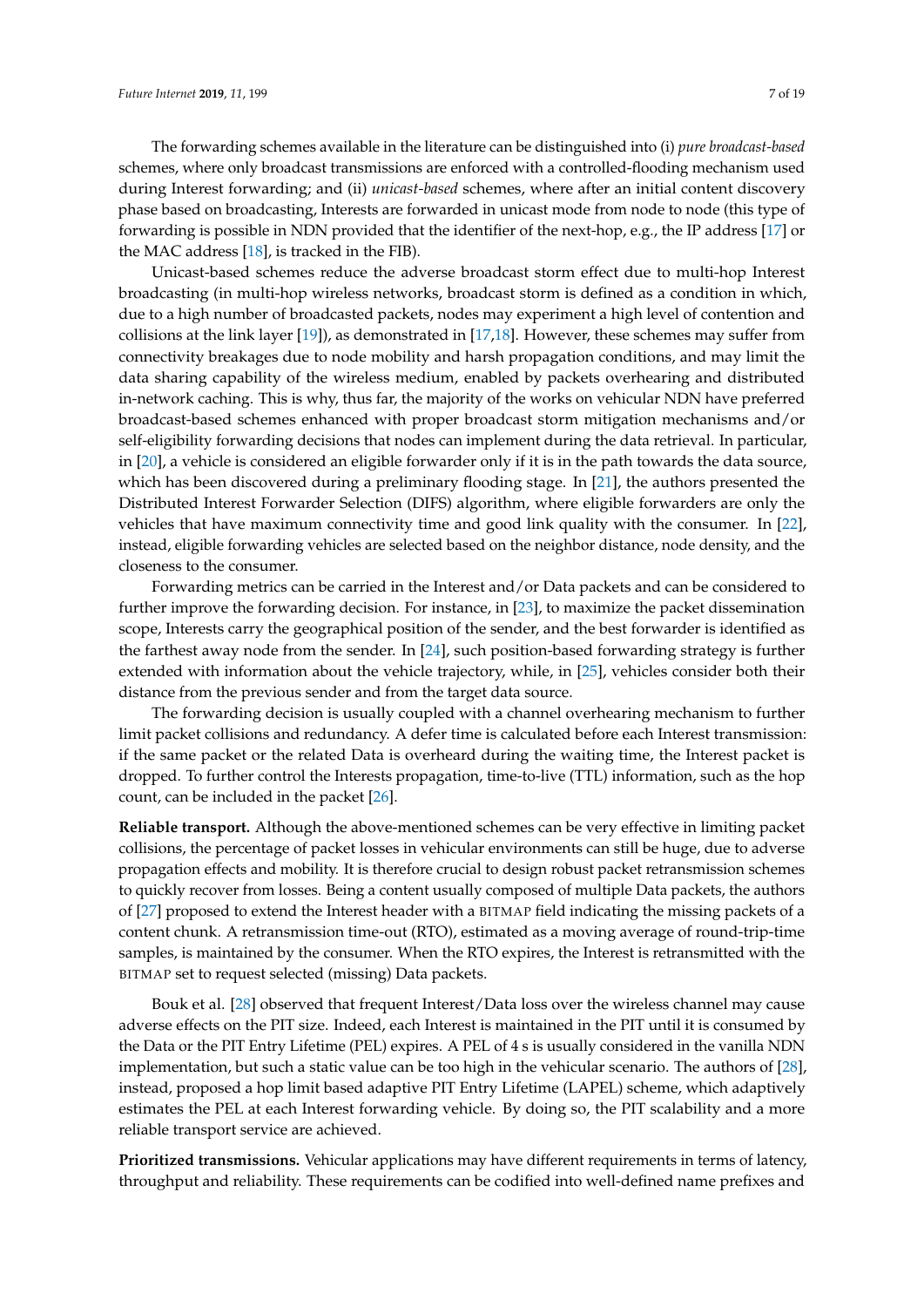translated into differentiated treatments at the NDN layer. For instance, the work in [\[29\]](#page-17-16) uses two main name prefixes, /high and /low, to identify the content priority and to set accordingly the logic for the defer time calculation before (re-)broadcasting the packet. Similarly, in [\[30\]](#page-17-17), content priorities are used by vehicles to compute the defer time, but they are codified with integer values and included as an additional header field in the Interest packet. For instance, value 1 is assigned to road conditions information that have the highest priority, value 2 is assigned to vehicle status information, value 10 to social media information and so on.

**Hybrid cellular-IEEE 802.11 forwarding**. To improve the delivery performance and reduce the network congestion, the work in [\[15\]](#page-17-2) proposes to forward Interest and Data packets over different network interfaces. Instead of using IEEE 802.11 to convey all messages, signaling information (i.e., Interest packets) are transmitted over the cellular network, while Data are transmitted over ad hoc contacts. This solution offloads the cellular network of Data exchange, and guarantees that content requests reach the interested nodes with a high probability. In [\[16\]](#page-17-3), instead, vehicles can use the cellular and the IEEE 802.11 interfaces in parallel, if the application requires high reliability and low latency.

#### <span id="page-7-0"></span>**4. Including NDN in the 3GPP V2X Architecture**

## *4.1. Gap Analysis and Contribution of This Paper*

Thanks to its built-in name-based data delivery and in-network caching features, ICN has been recognized by 3GPP and big industrial telco players, such as Intel, Cisco, and Huawei, as a key enabler for latency reduction and bandwidth savings in the core transport and backhaul segments of 5G systems [\[31\]](#page-17-18). Recently, an interesting discussion about the ICN deployment in cellular networks has started within some Internet Research Task Force (IRTF) groups. In [\[32\]](#page-17-19), the authors preliminarily proposed to leverage the non-IP protocol capabilities included in 3GPP LTE Release 13 and onward specifications, to deploy the ICN protocol stack in all involved nodes, such as UEs, eNodeBs, and core network gateways. The authors of [\[32\]](#page-17-19) argued that deploying ICN in the eNodeB is crucial for an efficient data transfer between the eNodeB and the mobile gateways in the core network. In [\[33\]](#page-17-20), a proof of concept is presented to showcase an ICN-based RAN for 4G networks. Such works legitimate the viability of our proposal targeting the NDN deployment in UEs and eNodeBs.

In [\[34\]](#page-18-0), the potential of ICN in 5G systems and, specifically, in the 5G core network (5GC) is discussed, by specifying extensions to the 5GC's control plane (CP) and user plane (UP) to support ICN traffic. Unlike the aforementioned work, our proposal mainly focuses on the RAN segment and specifically considers the NDN architecture.

Overall, despite the aforementioned efforts, to the best of our knowledge, a thorough study is missing which dissects the benefits of coupling NDN with the 3GPP mechanisms, entities, and routines specifically devised for V2X communications. This is a neat novelty compared to the scanned literature. This work aims at treasuring the aforementioned recent achievements to enforce NDN in 3GPP domains and going beyond them to address the challenging and unique V2X use cases in the 5G realm. To this purpose, in this paper, a set of changes and enhancements are designed for an effective inclusion of NDN into the 3GPP V2X architecture. They mainly encompass: (i) new functionalities in the V2X entities and other 3GPP network elements; (ii) new (NDN) packet processing and resource allocation algorithms; and (iii) novel packet fields.

Being the V2X technology still at an early deployment stage, we believe that introducing now NDN by design can be a viable solution. In the following, we first identify the targeted V2X application scenarios and then point out the proposed extension to the protocol stacks of the main involved 3GPP entities.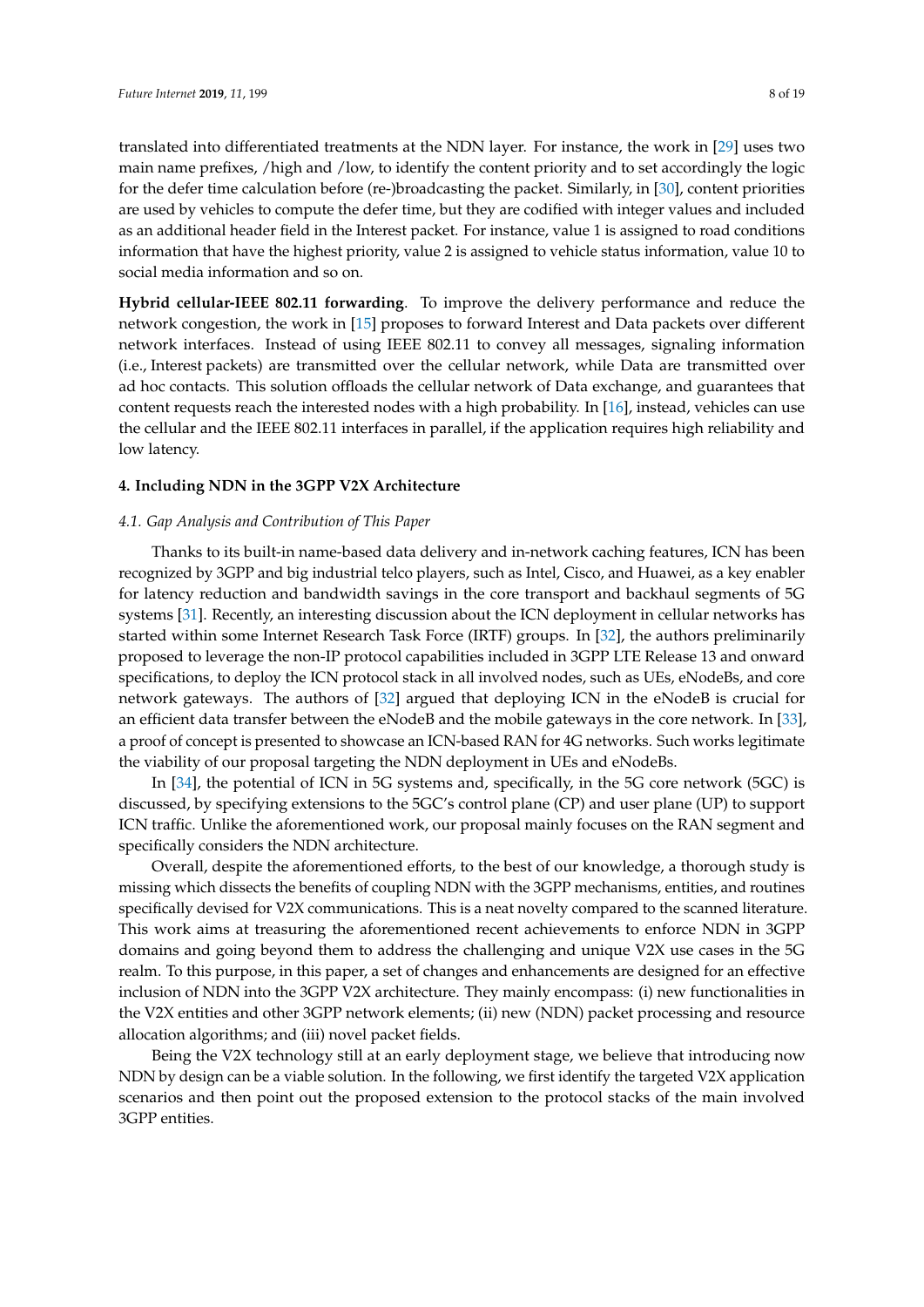#### *4.2. Application Scenarios*

The focus of this study is on a class of V2X applications that show *non-safety* requirements, i.e., they do not have the URLLC constraints of the class of road-safety applications. The applications of interest are delivered via NDN over the PC5 and/or the LTE-Uu radio interfaces of the LTE and beyond cellular system. Examples of non-safety applications include the retrieval of space/time-relevant traffic efficiency and convenience information, e.g., a road congestion status, the pollution level in an urban area, and the high-definition map used by an autonomous vehicle.

On the contrary, safety message dissemination, such as cooperative awareness message (CAM) and event-triggered warning message, relies on other well-established non-IP protocols defined by other SDOs such as ETSI and IEEE (e.g., WSMP).

#### *4.3. Protocol Stack*

Figure [2](#page-8-1) shows the proposed reference protocol stack for the V2X entities (i.e., vehicles, pedestrians, etc.) and the eNodeB.

**V2X entities.** To support applications running on mature IP-based solutions and other V2X applications running on top of non-IP protocols, we envision a general protocol stack for UEs, which are provided with multiple networking solutions (e.g., IPv6, NDN, and WSMP) on top of the 3GPP radio interfaces. Of course, some UEs in the V2X ecosystem (e.g., VRUs) may run just a subset of the aforementioned network layers, according to their capabilities.

**eNodeB.** The NDN layer is deployed also at the eNodeB. Several works claimed the importance of augmenting the eNodeB with caching capabilities (not necessarily related to an ICN approach) to speed up data retrieval (e.g., [\[33,](#page-17-20)[35\]](#page-18-1)). NDN offers caching natively and additional features that can help in optimizing the network resource allocation and limit the traffic volume, as detailed in the next Section. In [\[36\]](#page-18-2), the eNodeB is enhanced with a forwarding table to take local forwarding decisions. The beauty of NDN is that a forwarding table can be natively included, and the relevant forwarding fabric and routines can be inherited with no need to rethink them from scratch.

A further unique strength of our proposal and a clear departure from the existing literature is that the NDN forwarding fabric at the eNodeB is coupled with radio resource allocation procedures, which become *name-aware*, thus saving precious resources, as clarified in the following.

<span id="page-8-1"></span>

**Figure 2.** The NDN-based protocol stack for UE and eNodeB.

#### <span id="page-8-0"></span>**5. 3GPP V2X-NDN Forwarding Strategy**

#### *5.1. Content Naming Scheme*

NDN naming schemes are not standardized yet. Granted the proposed architecture, we expect that 3GPP can play a crucial role in pushing the specifications of NDN naming conventions, in liaison with actors in the automotive vertical (e.g., road transportation authorities and car manufacturers).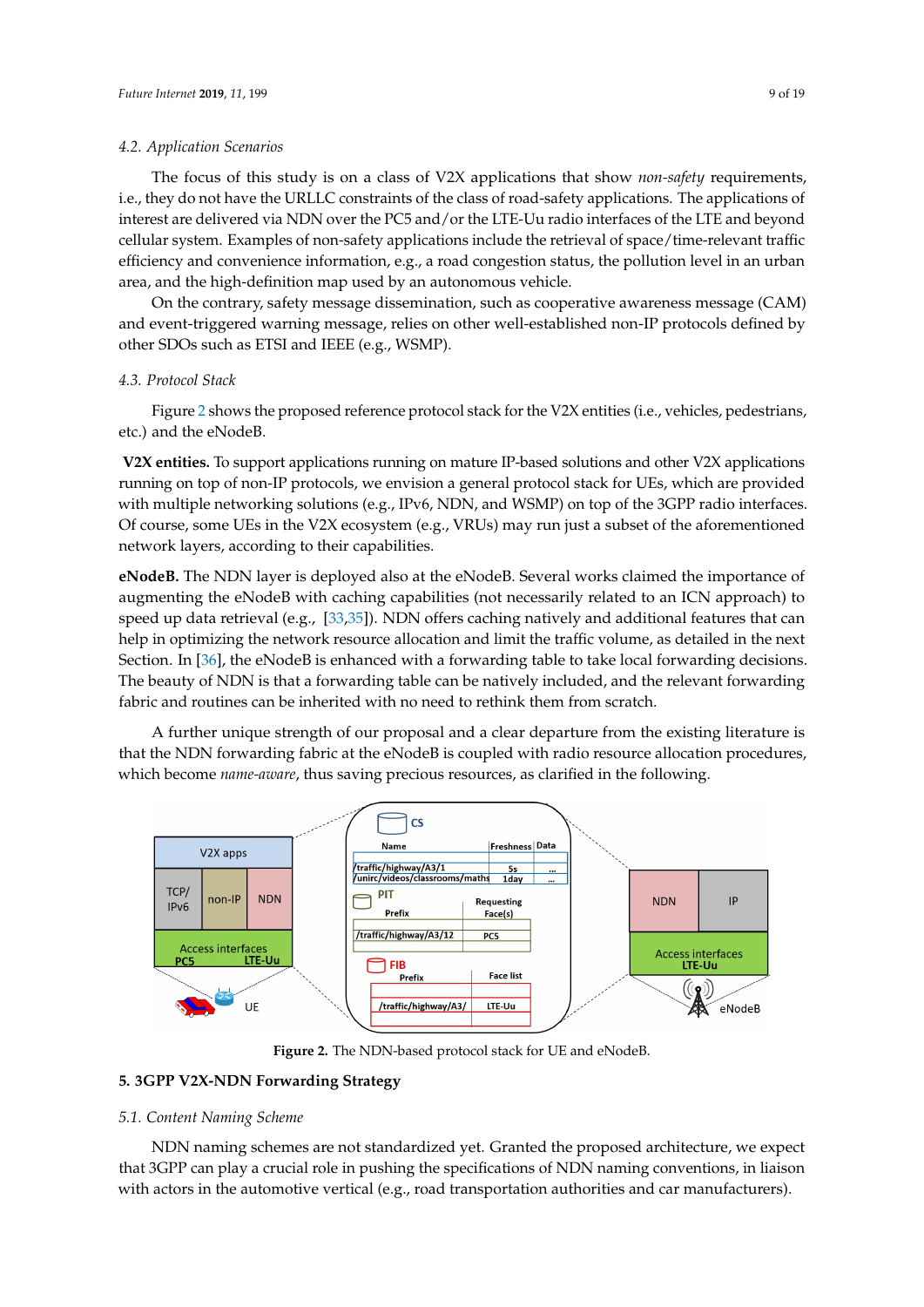We assume that V2X applications can rely on semantic-rich hierarchical NDN naming schemes, which reflect the geographical and temporal scopes of the contents, similarly to the work in [\[37,](#page-18-3)[38\]](#page-18-4). The V2X Control function can be responsible for naming parameters configuration in UEs, as it does for other V2X related parameters (e.g., the radio resources pool for out-of-coverage operation). Specifically, the V2X Control function pre-configures the UEs, or configures them on-the-fly through eMBMS signaling, with some well-known name prefixes and structures. Without loss of generality, as in [\[37\]](#page-18-3), we propose a V2X namespace for non-safety content retrieval composed of the following elements: (i) *application type* (e.g., infomobility and convenience); (ii) *the data type* to be collected (e.g., average speed, high-definition map, charging station availability, fees and locations); (iii) *geo-location*, concerning a specific geographical area (e.g., a road segment within a highway) from where a UE requests data; and (iv) *timestamp*, which specifies the time range within which the requested data must be generated. For instance, the name */infomobility/highwaySA-RC/north/avgspeed/11-12-09112019* is used to request average speed conditions on the Salerno-Reggio Calabria highway in the north direction between 11:00 and 12:00 on 6 July 2019. The high volatility of V2X data makes vehicular traffic information to vary from instant to instant, while the freshest data are requested.

#### *5.2. Interest Processing at the Transmitting UE*

A consumer, i.e., a UE wishing to retrieve a content, creates an Interest packet, including the content name built as specified above, and sends it to its local NDN forwarding engine. The forwarding strategy at the consumer has to select the *outgoing face(s)* over which sending the Interest. The decision consists in selecting either the PC5 or the LTE-Uu interface.

Since the content name captures information about the application type and the associated data features (e.g., the geographical scope), specific forwarding policies can be designed according to the name components. We assume that Interests for retrieving locally-available information are sent over the PC5 interface, because this information can be very likely provided by neighboring vehicles. For example, information concerning the status of the road segment where the consumer is traveling (this can be inferred from its on board positioning system) are sent on the PC5. Conversely, Interests related to information available far away from the current UE position—e.g., fees of charging stations for electric vehicles and traffic conditions along the road of a pre-planned journey—are transmitted over the LTE-Uu interface to more likely reach the far away provider(s). The latter can be located in the same cell where the consumer is located or not.

Once the outgoing interface and the corresponding mode (only for PC5) have been selected, the UE acts as follows. It marks the packet in order to be treated as non-IP traffic by the 3GPP interfaces. To this aim, the TYPE field of the 3GPP frame header is set to the legacy *non-IP* value when passed to layer 2. We propose adding a value for the one-byte legacy MESSAGE FAMILY field to identify NDN traffic (e.g., value 5), besides the already specified IEEE 1609 (value 1), ISO (value 2), and ETSI-ITS (value 4) in [\[39\]](#page-18-5). Then, if the Interest must be sent over the PC5 interface through Mode 4, the consumer simply broadcasts the Interest on the sidelink. In the other cases (PC5 Mode 3 and LTE-Uu), the consumer has to send a resource grant request to the eNodeB, prior to packet transmission. We assume that such request piggybacks additional information to allow the eNodeB to efficiently allocate resources, as detailed in the following.

#### *5.3. Interest and Data Processing at the eNodeB*

Resource allocation in the legacy eNodeB is typically *data-agnostic*: there is no way for the eNodeB to know whether grant requests by different UEs are for the transmission of the same packets. Our proposal, instead, is to make resource allocation at the eNodeB *name-aware* by embedding the NDN packets processing in the resource allocation procedures. To this aim, we extend the scope of the grant request so that it carries information about the packet to be transmitted. More in detail, a portion of such a packet's header, i.e., only the content name and the NDN packet type (Interest or Data), is conveyed in the BSR sent by the UE.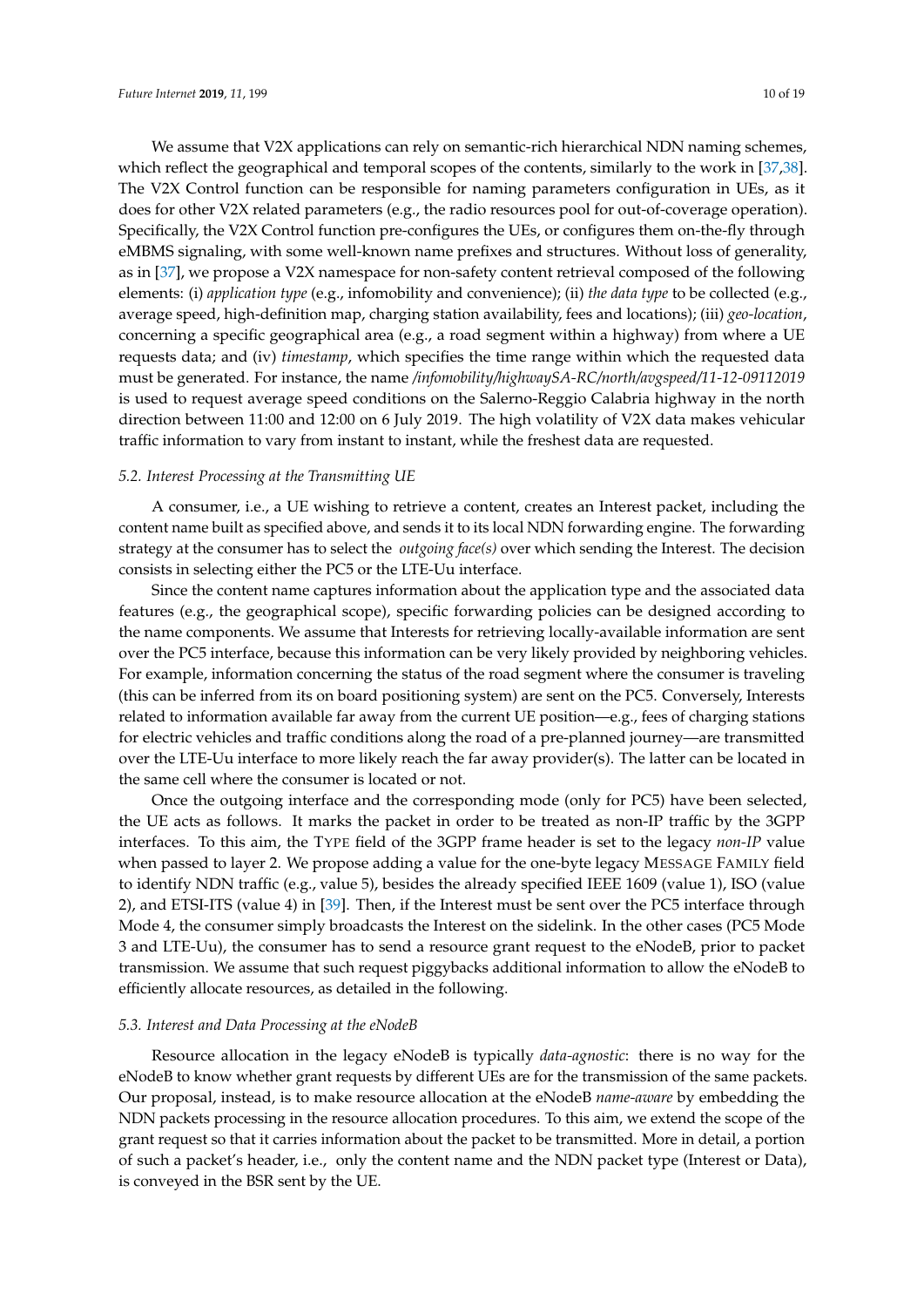When receiving a grant request for an Interest packet by a consumer UE, the eNodeB acts as follows (see Figure [3\)](#page-10-0). First, it checks its CS to verify if it caches a copy of the named content requested by the Interest. If the check succeeds, it directly replies with the related Data to the UE. If the CS matching fails, it checks the PIT. In the case of a matching, the eNodeB rejects the request, because it infers that it has already allocated resources for the same named Interest, and notifies the consumer. If the PIT matching fails, it allocates resources to the requesting UE for the Interest transmission and updates the PIT accordingly. The Interest packet will then be transmitted over the corresponding interface on the resource blocks (RBs) allocated by the eNodeB. If the Interest is transmitted over the LTE-Uu interface, the eNodeB has also to enforce its treatment over the downlink direction, selecting unicast or multicast transmission. Multicast can efficiently disseminate the Interest in a large area. In particular, according to rules in the FIB, depending on their turn on the content name, the eNodeB decides to which and how many cells the Interest should be forwarded. It is the V2X AS that fills in the FIB of the eNodeB.

<span id="page-10-0"></span>

**Figure 3.** Proposed signaling workflow for name-aware resource allocation.

A slightly different processing holds if the eNodeB receives a grant request for a Data packet by a provider UE. First, the eNodeB checks the PIT. In the case of matching, the eNodeB allocates resources to the requesting UE and deletes the corresponding PIT entry. Conversely, if there is no matching in the PIT, the grant request for the Data packet is discarded, being considered as an unsolicited transmission.

If the Data is transmitted over the LTE-Uu interface in UL, the eNodeB has to decide how to forward it in DL, according to the number of received requests for the same Data. An approach similar to the one proposed in [\[17\]](#page-17-4) for mobile ad hoc environments can be pursued. In this approach, if a provider realizes that the same content is simultaneously requested by a number of consumers (appropriately tracked) greater than a given threshold, then it switches from unicast to broadcast. Here, the decision is whether sending Data through (multiple) unicast connections or to save radio resources by leveraging eMBMS facilities. Smarter strategies may also account for the position in the cell of requesting UE(s) and their advertised channel quality indicators (CQIs).

#### *5.4. Interest Processing at the Receiving UE*

When the UE receives an Interest on a 3GPP network interface, the following processing is performed.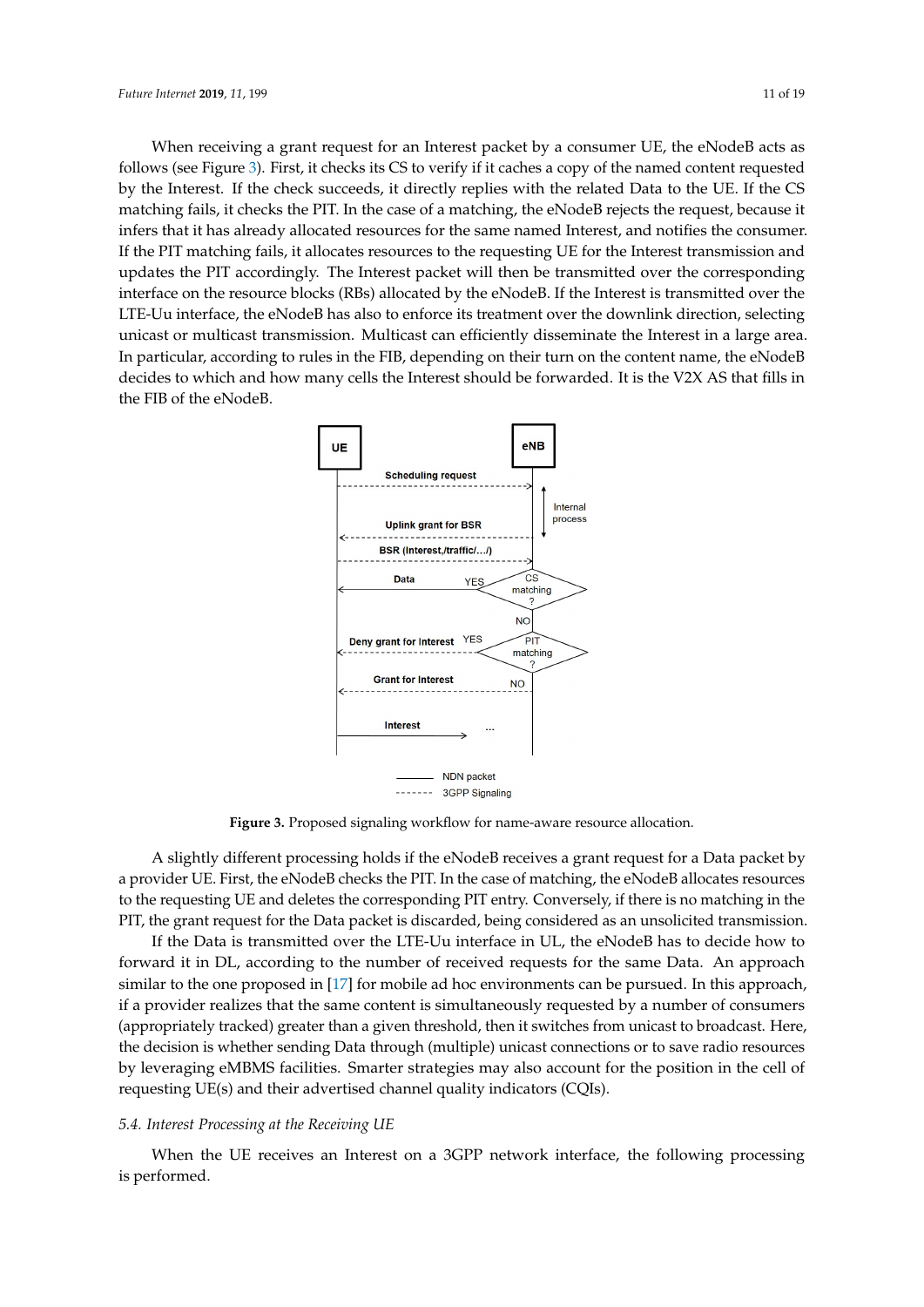- The UE first looks in the CS. If a matching is found, it will answer with a Data packet over the same interface it has received the request. Specifically:
	- If the outgoing interface is PC5 Mode 4, the UE directly broadcasts the Data packet. To avoid collisions with other provider UEs, smart deferral schemes can be implemented similarly to those deployed for NDN-IEEE 802.11 networks, as described in Section [3.2.](#page-5-0)
	- If the outgoing interface is PC5 Mode 3 or LTE-Uu, the UE sends a grant request for Data transmission to the eNodeB. In both cases, the request piggybacks the name of the Data and, therefore, the eNodeB decides if granting resources according to the name-aware resource allocation scheme previously described.
- If the CS matching fails, then the UE looks in the PIT. If a matching is found, it updates the entry by recording the incoming interface and discards the Interest.
- If the PIT matching also fails, the UE has to decide whether to further relay the Interest or not and, therefore, it looks in the FIB. If a name matching is found, the Interest is forwarded accordingly, otherwise it is discarded. Depending on the outgoing interface, the UE may broadcast the Interest over the PC5 while implementing smart deferral schemes to avoid collisions in Mode 4, or it may send a named grant request to the eNodeB for the Interest transmission over PC5 Mode 3 or LTE-Uu. Again, the eNodeB may grant or refuse the transmission according to the name-aware resource allocation scheme.

## <span id="page-11-0"></span>**6. Evaluation Methodology**

The objective of the conducted evaluation study was to assess the performance of the proposal and measure the benefits that can be achieved against a legacy non-NDN-based solution, considered as a benchmark. To this purpose, a simulation study was conducted which enables the evaluation of the proposed framework under different workload settings.

#### *6.1. Simulation Tools and Settings*

A 3GPP-calibrated simulator was developed in MATLAB(R), which closely models the content requests generation pattern and the transmission procedures over the cellular interfaces for both the proposed and the benchmark solutions.

**Packet dissemination over the cellular infrastructure.** We focused on a single cell with an eNodeB receiving grant requests for Interest transmissions (over the LTE-Uu interface) from a set of UEs in coverage. The eNodeB forwards the packets in DL via multicast to potential providers that are supposed to be located in the same cell. In particular, MBMS Single Frequency Networks (MBSFN) is considered as a multicasting scheme. A pattern of subframes is periodically reserved for MBSFN in the physical layer with periodicity equal to the Multicast CHannel (MCH) Scheduling Period (*TMSP*) that is set equal to 10 ms, in agreement with recent enhancements for MBSFN in the V2X context [\[9\]](#page-16-8).

Two hops were assumed to be traveled, in the worst case (i.e., in the case of a missing PIT entry in the eNodeB), by each request (in the following, we use the term Interest when referring both to content request packets generated in the baseline solution and for the genuine NDN packets) generated by a consumer: from the consumer UE to the eNodeB and from the eNodeB to other UEs in the cell. For simplicity, we assumed that, in the eNodeB, there is no cached content for the Interests issued by consumers, thus the Data packets travel two hops.

**NDN settings**. Different Interest packet sizes were considered (from 100 to 1000 bytes). Smaller sizes were considered to resemble short (unsigned) Interests, whereas larger sizes were for signed Interests with long names and additional attributes. Unlike our proposal (labeled as *NDN* in plots), the considered benchmark solution, referred to as *baseline*, does not allow Interest aggregation at the eNodeB; hence, requests by different UEs for the same content are treated as distinct requests.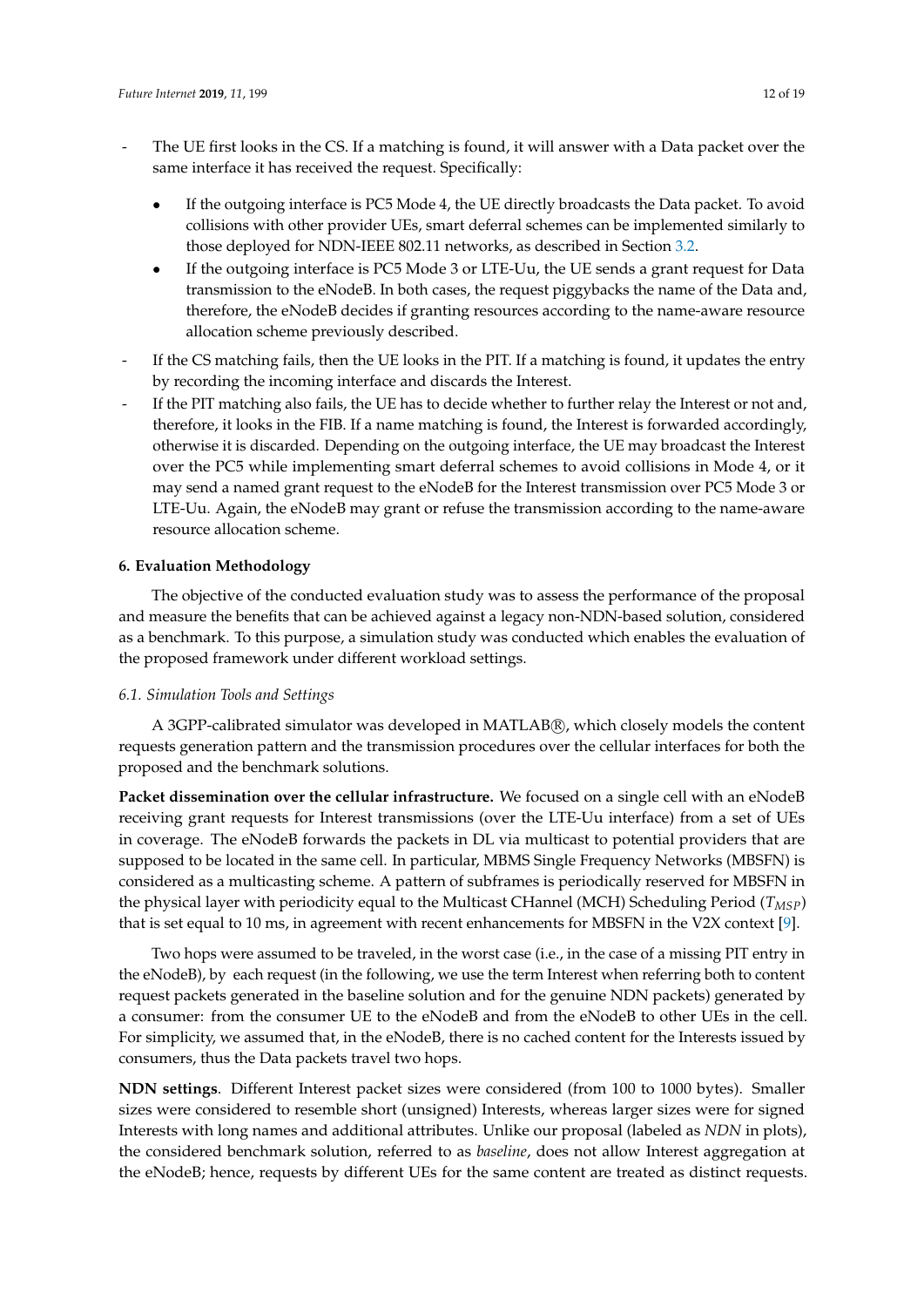Moreover, the decision about the DL forwarding are taken at the V2X AS; instead, our solution allows the decision to be taken at the eNodeB, which is enhanced with the NDN forwarding fabric and, specifically, with the name-aware resource allocation strategy.

**Content settings**. We assumed a varying number of Interests (i.e., 50 and 300) for contents belonging to a catalog of size 1000. To consider multiple UEs in the same cell that may request the same content, we modeled the content popularity according to the Zipf's law, when the parameter characterizing the distribution, i.e., *α*, is equal to 0.8 and 1.2.

The results were averaged over 100 runs and reported with 95% confidence intervals.

#### *6.2. Performance Metrics*

The *total number of transmitted Interest packets in the network* was derived to account for the original Interests generated by the consumers and transmitted in the uplink direction towards the eNodeB, as well as the Interests forwarded in downlink by the eNodeB for a cell-wide dissemination.

To get more insights into the allocated radio resources for the aforementioned Interest packets, the *number of RBs per Interest* was also quantified, representing the total number of RBs needed to accommodate the Interest packets transmitted by all consumers and sent over the LTE-Uu interface, in UL and DL directions separately. The number of RBs for carrying an Interest was derived according to the packet size and the modulation and coding scheme (MCS) index, as reported in [\[7\]](#page-16-6). Longer packets and more robust MCS indexes require a higher number of RBs. The number of RBs required for UL and DL directions are different, since different MCS indexes apply to unicast and multicast transmission, respectively. An MCS index equal to 11 was assumed on the UL to achieve a good trade-off between reliability and RB usage. Multicasting in the DL direction needs a more robust MCS, hence an MCS index equal to 8 was assumed, similar to the study in [\[36\]](#page-18-2).

The *average Interest dissemination latency* was computed as the time since a UE issues an Interest packet until the packet is received by the UEs in the cell, after the DL multicasting by the eNodeB. More in detail, for our proposal, the metric was derived accounting for the following contributions (see Table [2\)](#page-12-0): (i) the processing delay  $(T_{tx,p})$  at the transmitter UE for the Interest generation; (ii) the time to undergo the dynamic scheduling procedure for an UL transmission grant (*Tsched*), which also includes the waiting time for the SR opportunity (*TSR*) that is a varying parameter in our simulations  $(T_{SR}$  depends on the network load; it tends to be longer if the eNodeB has many connected UEs to schedule on the Physical Uplink Control Channel (PUCCH) [\[40\]](#page-18-6)); (iii) the Interest transmission time over the LTE-Uu interface in the UL direction (*Ttx*,*<sup>I</sup>* ); (iv) the decoding latency (*Tdec*,*eNB*) and the buffering delay that considers the *TMSP* periodicity, at the eNodeB; (v) the Interest transmission time in the DL direction ( $T_{tx,I}$ ); and (vi) the decoding ( $T_{dec,UE}$ ) and processing delays ( $T_{rx,p}$ ) at the upper layer at receiving UEs. For the baseline solution, instead, the processing time at the V2X AS to trigger multicast procedures was added to the above parameters and named *Tedge*. It is a varying parameter in our simulations.

|           | Table 2. Simulation settings. |
|-----------|-------------------------------|
| Parameter | Notati                        |
|           |                               |

<span id="page-12-0"></span>

| Parameter                                | Notation      | Value            |
|------------------------------------------|---------------|------------------|
| Transmission processing delay            | $T_{tx,p}$    | 1 ms             |
| Scheduling procedure delay               | $T_{sched}$   | $8 \text{ ms}$   |
| Waiting time for the SR opportunity      | $T_{SR}$      | Varying          |
| Interest transmission time in both UL/DL | $T_{tx,I}$    | 1 <sub>ms</sub>  |
| Decoding delay at the eNodeB             | $T_{dec,eNB}$ | $1 \text{ ms}$   |
| MCH Scheduling Period                    | $T_{MSP}$     | $10 \text{ ms}$  |
| Decoding delay at the receiver UE        | $T_{dec,UE}$  | $1.5 \text{ ms}$ |
| Application-layer receiver processing    | $T_{rx,p}$    | $3 \text{ ms}$   |
| Processing time at the V2X AS            | $T_{edge}$    | Varying          |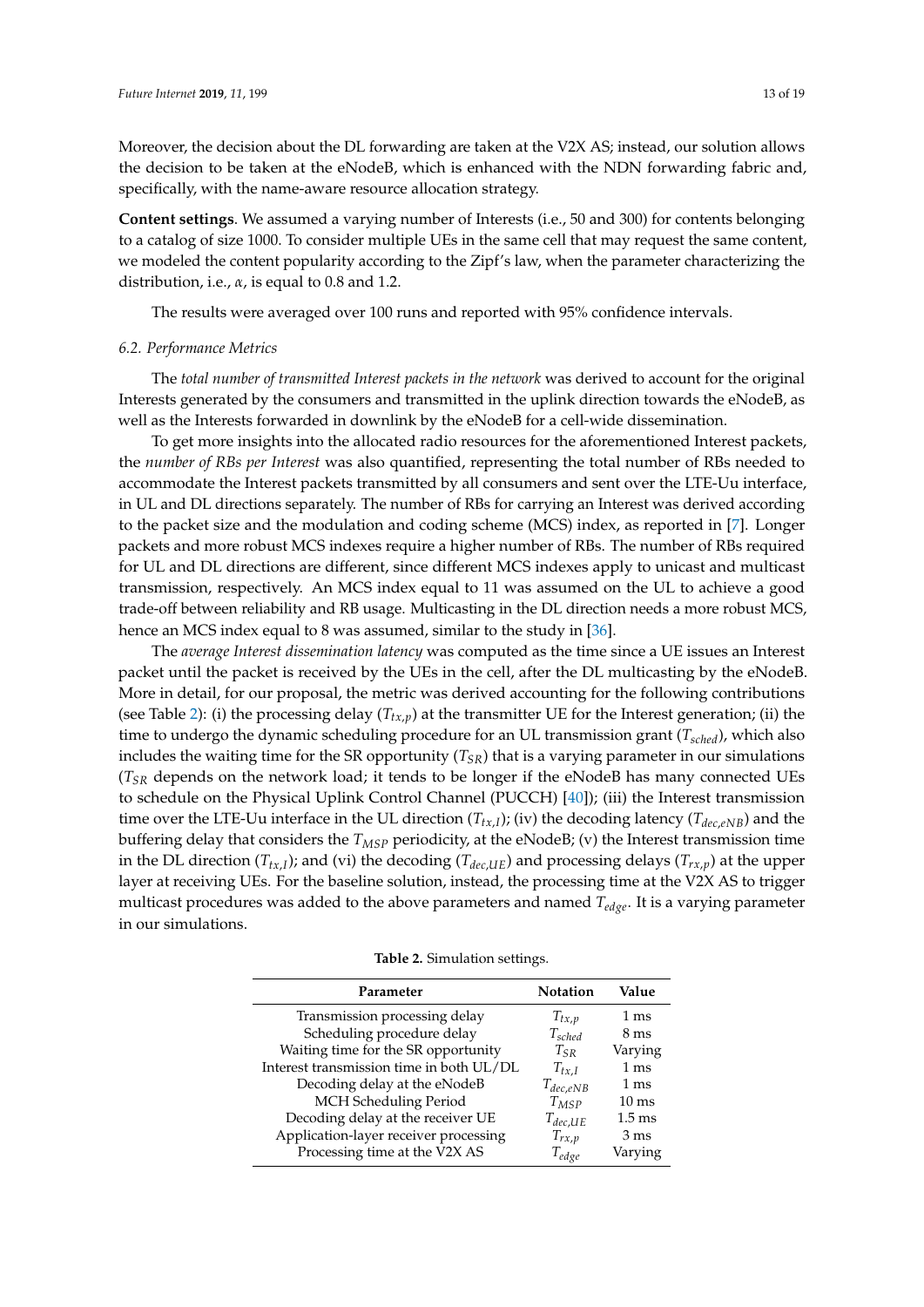#### <span id="page-13-0"></span>**7. Results**

The *total number of Interest packets transmitted in the network* (both in uplink and downlink) is reported in Table [3.](#page-13-1) For the non-NDN case, the number of Interest packets transmitted by the consumers is exactly equal to the number of content requests, namely 50 and 300, according to the considered settings. Such a number is kept lower for the proposal when compared to both the baseline and the legacy NDN solutions. The former does not perform requests aggregation in the eNodeB, hence the Interests are all forwarded in the downlink direction, although they are requesting the same content. The eNodeB is agnostic about the traffic to which it grants radio resources. The latter aggregates requests at the eNodeB, thus an Interest for an already requested content is not further forwarded in DL, since there is a pending request in the PIT for the same content.

<span id="page-13-1"></span>

| Zipf's Parameter | <b>Baseline</b> |                                       | <b>Legacy NDN</b> |                                       | Our Proposal |                                       |
|------------------|-----------------|---------------------------------------|-------------------|---------------------------------------|--------------|---------------------------------------|
|                  |                 | $\text{Requests} = 50$ Requests = 300 |                   | $\text{Requests} = 50$ Requests = 300 |              | $\text{Requests} = 50$ Requests = 300 |
| $\alpha = 0.8$   | 100             | 600                                   | 93.13             | 492.15                                | 86.26        | 384.3                                 |
| $\alpha = 1.2$   | 100             | 600                                   | 78.27             | 403.86                                | 56.54        | 205.72                                |

**Table 3.** Total number of transmitted Interests in the network.

In our proposal, thanks to the proposed name-aware resource allocation performed at the eNodeB, the radio resources are not allocated for the uplink transmission of the Interest, with significant saving of radio resources. This is confirmed by results reported in Figure [4a](#page-14-1), which shows the number of RBs required for the Interest transmissions in the UL direction, when varying the Interest packet size, the number of content requests issued by the consumers, and the Zipf's parameter. The metric reasonably increases with the packet size and the number of Interests. Benefits of the proposal get more remarkable as the parameter *α* increases, since more Interests by different UEs are issued to request the same content. The eNodeB checks whether the same Interest has been forwarded before and has not been satisfied yet; if it is the case, there is no need to forward it in DL and allocate UL resources to the requesting UE.

Under the assumption of multicast dissemination in the DL direction (i.e., a single Interest reaching multiple potential content providers within the cell with a single transmission), the number of Interests forwarded by the eNodeB is equal to the number of content requests for the non-NDN case. It achieves a lower number, which depends on the content popularity settings, for the NDN-based schemes.

Gains are particularly significant as both *α* and the number of content requests increase. For instance, the total number of transmitted Interests passes from 600 for the baseline solution, when 300 content requests are considered, to around 200 for the proposal, when considering *α* = 1.2.

The results in terms of number of RBs per Interest for the DL are plotted in Figure [4b](#page-14-1). The same trends already discussed for the UL are observed, with the main difference that a higher number of RBs is required due to the more robust MCS used for the Interest multicasting.

Figure [5](#page-14-2) reports the average Interest dissemination latency for different values of parameters *TSR* and *Tedge*, spanning different cell load and eNodeB-V2X AS distance settings, respectively. The advantage of our proposal is that the eNodeB, augmented with the FIB, can decide about the Interest forwarding with no need to contact the V2X AS and, consequently, the experienced latency is lower. In particular, achieved latency values are bounded by the necessary processing time contributions at UE and eNodeB. Instead, the baseline solution requires to contact the V2X AS, hence, it is particularly sensitive to its deployment, whether close to the eNodeB or not. Latency values can even double compared to the proposed solution (see, e.g., for  $T_{SR}$  = 5 ms and  $T_{edge}$  = 30 ms).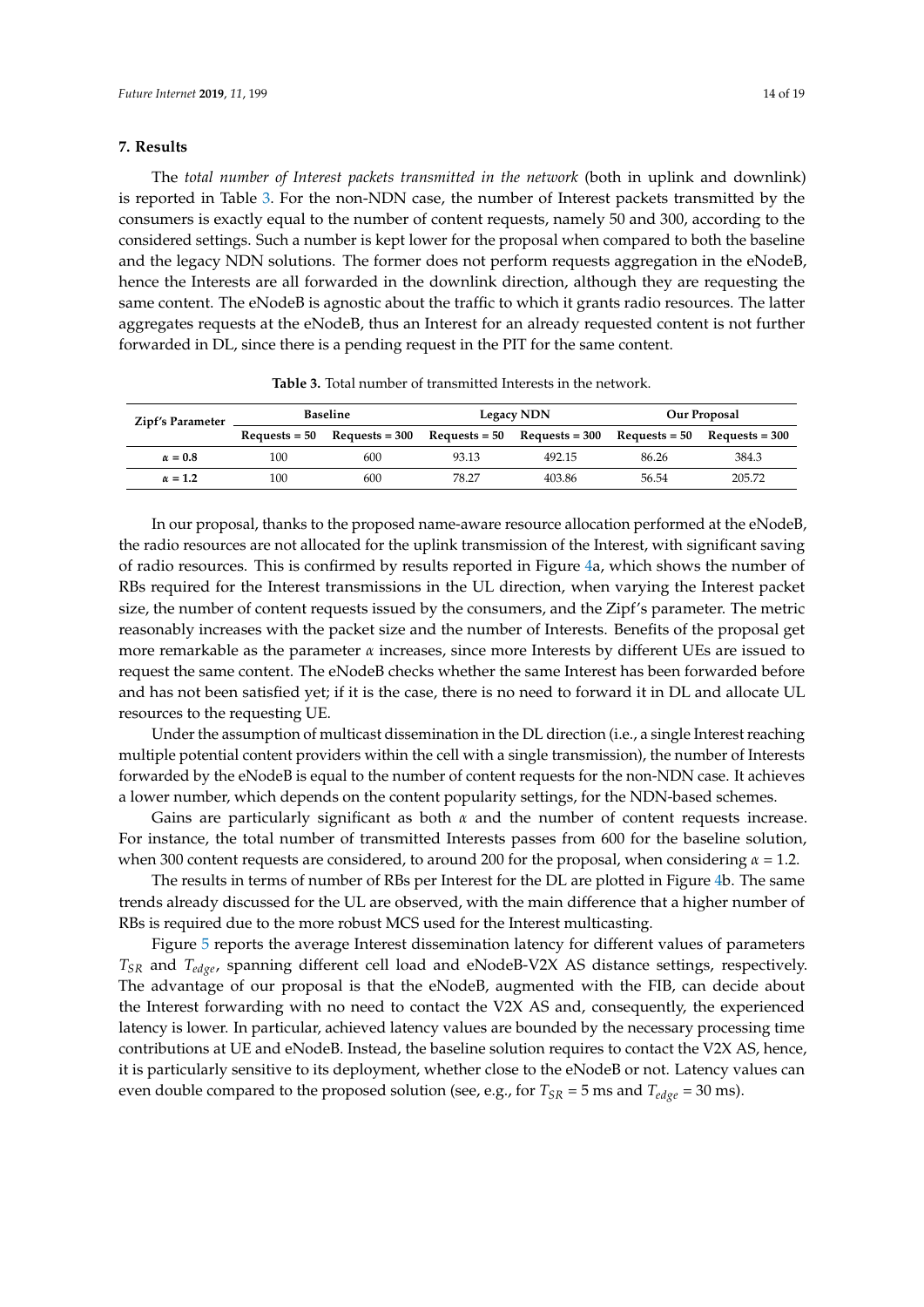<span id="page-14-1"></span>

<span id="page-14-2"></span>**Figure 4.** Number of RBs per Interests vs. Interest packet size values, when varying the number of requests issued by the consumers and the Zipf's parameter  $\alpha$  of our proposal against a baseline non-NDN approach: (**a**) UL (MCS = 11); and (**b**) DL (MCS = 8).



**Figure 5.** Average Interest dissemination latency when varying the scheduling periodicity  $(T_{SR})$ : our proposal against a baseline non-NDN approach.

# <span id="page-14-0"></span>**8. Conclusions**

This paper incentivizes the debate about the adoption of NDN as a networking solution for 3GPP V2X communications and discusses a set of extensions to make the best of the proposed integration, as summarized in Table [4.](#page-15-0) In addition to some straightforward enhancements needed to include NDN capabilities in the V2X entities, we propose to augment the eNodeB with the NDN forwarding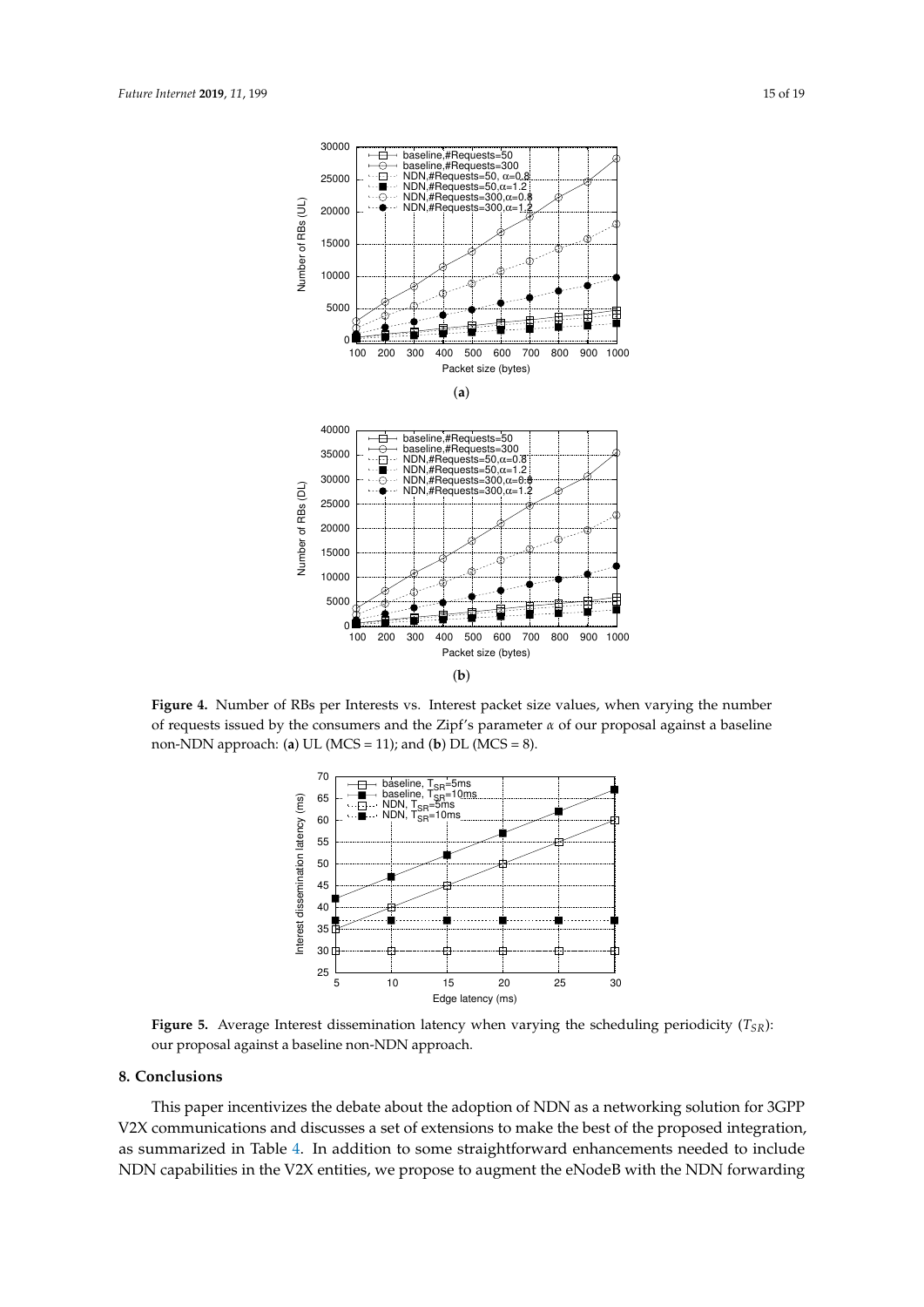<span id="page-15-0"></span>fabric and data structures, and to extend the radio resources allocation of the eNodeB and make it name-aware.

| Entity               | <b>Proposed Change(s)</b>                                                                                              |
|----------------------|------------------------------------------------------------------------------------------------------------------------|
| UE                   | - Addition of the NDN layer and relevant data structures and routines<br>- Name-driven outgoing interface(s) selection |
| eNodeB               | - Addition of the NDN layer and relevant data structures and routines<br>- Name-aware resource allocation              |
| V2X Control Function | Advertisement/pre-configuration of naming conventions and main<br>prefix names for an easier convergence               |
| V2X AS               | eNodeB's FIB population                                                                                                |

**Table 4.** Proposed changes and enhancements in the 3GPP V2X architecture.

The results clearly show that, by letting the eNodeB take local forwarding decisions, the Interest dissemination latency can be significantly reduced. Moreover, the proposed name-based resource allocation succeeds in limiting the redundancy of Interest packets requesting the same named content, with inherent savings in terms of allocated radio resources. The 3GPP V2X specifications are under progress at the time of writing and are expected to embrace upcoming 5G enhancements. Hence, we strongly argue about the adoption of NDN as a more general networking solution for 3GPP-based 5G domains, especially in the presence of heterogeneous access technologies, e.g., IEEE 802.11 and cellular interfaces.

**Author Contributions:** M.A., C.C. and A.M. conceived the idea, organized the work and proposed the solutions. They also conceived and designed the experiments. M.A. and C.C. performed the experiments. All authors analyzed the experiments, and reviewed the writing of the paper, its structure and its intellectual content.

**Acknowledgments:** EURECOM acknowledges the support of its industrial members, namely, BMW Group, IABG, Monaco Telecom, Orange, SAP and Symantec.

**Conflicts of Interest:** The authors declare no conflict of interest.

## **Abbreviations**

The following abbreviations are used in this manuscript:

| 3GPP        | Third Generation Partnership Project             |
|-------------|--------------------------------------------------|
| 5G          | <b>Fifth Generation</b>                          |
| ACK         | Acknowledgement                                  |
| AS          | <b>Application Server</b>                        |
| <b>BSR</b>  | <b>Buffer Status Report</b>                      |
| CQI         | Channel Quality Indicator                        |
| CP          | Control Plane                                    |
| <b>CS</b>   | <b>Content Store</b>                             |
| DL.         | Downlink                                         |
| eMBMS       | evolved Multimedia Broadcast/Multicast Service   |
| <b>ETSI</b> | European Telecommunications Standards Institute  |
| FIB         | Forwarding Information Base                      |
| ICN         | <b>Information Centric Networking</b>            |
| <b>IEEE</b> | Institute of Electrical and Electronics Engineer |
| IP          | Internet Protocol                                |
| IoV         | Internet of Vehicles                             |
| IRTF        | Internet Engineering Task Force                  |
| LFU         | Least Frequently Used                            |
| <b>LTE</b>  | Long Term Evolution                              |
| MCS         | Modulation and Coding Scheme                     |
|             |                                                  |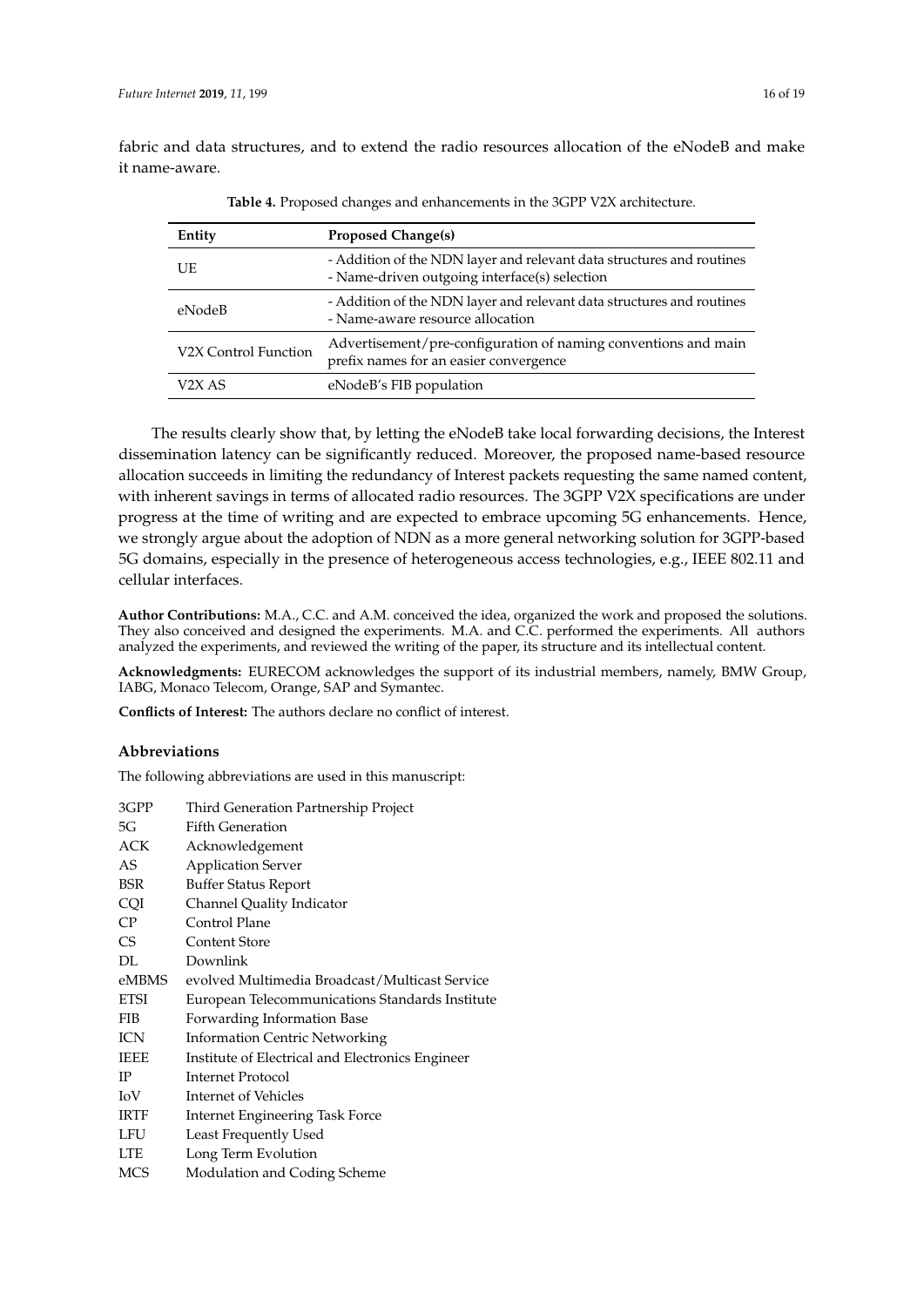| <b>MEC</b>       | Multi-Access Edge Computing                  |
|------------------|----------------------------------------------|
| <b>MNO</b>       | Mobile Network Operator                      |
| <b>NACK</b>      | Negative Acknowledgement                     |
| <b>NDN</b>       | Named Data Networking                        |
| <b>PIT</b>       | Pending Interest Table                       |
| PUCCH            | Physical Uplink Control Channel              |
| <b>RAN</b>       | Radio Access Network                         |
| RB               | Resource Block                               |
| <b>RTO</b>       | Retransmission timeout                       |
| SDO              | Standard Development Organization            |
| SR               | Scheduling Request                           |
| <b>TTL</b>       | Time-to-live                                 |
| UE               | User Equipment                               |
| UL               | Uplink                                       |
| UP               | User Plane                                   |
| URL              | Uniform Resource Locator                     |
| <b>URLLC</b>     | Ultra-reliable and low-latency communication |
| V2P              | Vehicle-to-Pedestrian                        |
| V <sub>2</sub> X | Vehicle-to-Everything                        |
| V <sub>2</sub> V | Vehicle-to-Vehicle                           |
| <b>VUE</b>       | Vehicular User Equipment                     |
| <b>VRU</b>       | Vulnerable Road User                         |
| WSMP             | <b>WAVE Short Message Protocol</b>           |

#### **References**

- <span id="page-16-0"></span>1. Kaiwartya, O.; Abdullah, A.H.; Cao, Y.; Altameem A.; Prasad, M.; Lin, C.; Liu, X. Internet of Vehicles: Motivation, Layered Architecture, Network Model, Challenges, and Future Aspects. *IEEE Access* **2016**, *4*, 5356–5373. [\[CrossRef\]](http://dx.doi.org/10.1109/ACCESS.2016.2603219)
- <span id="page-16-1"></span>2. 3GPP. TS 23.285 V15.2.0. In *Technical Specification Group Services and System Aspects*; Architecture Enhancements for V2X Services, Release 15; 3rd Generation Partnership Project: Sophia Antipolis, France, 2018.
- <span id="page-16-2"></span>3. Ahlgren, B.; Dannewitz, C.; Imbrenda, C.; Kutscher, D.; Ohlman, B. A survey of information-centric networking. *IEEE Commun. Mag.* **2012**, *50*, 26–36. [\[CrossRef\]](http://dx.doi.org/10.1109/MCOM.2012.6231276)
- <span id="page-16-3"></span>4. Khelifi, H.; Luo, S.; Nour, B.; Moungla, H.; Faheem, Y.; Hussain, R.; Ksentini, A. Named Data Networking in Vehicular Ad hoc Networks: State-of-the-Art and Challenges. *IEEE Commun. Surv. Tutor.* **2019**. [\[CrossRef\]](http://dx.doi.org/10.1109/COMST.2019.2894816)
- <span id="page-16-4"></span>5. 3GPP. TS 22.185 V15.0.0. In *Technical Specification Group Services and System Aspects*; Service Requirements for V2X Services. Release 15; 3rd Generation Partnership Project: Sophia Antipolis, France, 2018.
- <span id="page-16-5"></span>6. Giust, F.; Sciancalepore, V.; Sabella, D.; Filippou, M.C.; Mangiante, S.; Featherstone, W.; Munaretto, D. Multi-access Edge Computing: The driver behind the wheel of 5G-connected cars. *IEEE Commun. Stand. Mag.* **2018**, *2*, 66–73. [\[CrossRef\]](http://dx.doi.org/10.1109/MCOMSTD.2018.1800013)
- <span id="page-16-6"></span>7. 3GPP. TR 36.213 V14.5.0. In *Evolved Universal Terrestrial Radio Access (E-UTRA)*; Physical Layer Procedures (Release 14). Technical Report; 3rd Generation Partnership Project: Sophia Antipolis, France, 2017.
- <span id="page-16-7"></span>8. *IEEE 1609.3: IEEE Standard for Wireless Access in Vehicular Environments (WAVE)—Networking Services*; IEEE: Piscataway, NJ, USA, 2016.
- <span id="page-16-8"></span>9. 3GPP. *TS 36.331, v 15.6.0, Technical Specification Group Radio Access Network (RAN); Evolved Universal Terrestrial Radio Access (E-UTRA); Radio Resource Control (RRC); Protocol Specification*; Release 15; 3rd Generation Partnership Project: Sophia Antipolis, France, 2019.
- <span id="page-16-9"></span>10. Zhang, L.; Afanasyev, A.; Burke, J.; Jacobson, V.; Crowley, P.; Papadopoulos, C.; Wang, L.; Zhang, B. Named data networking. *ACM SIGCOMM Comput. Commun. Rev.* **2014**, *44*, 66–73. [\[CrossRef\]](http://dx.doi.org/10.1145/2656877.2656887)
- <span id="page-16-10"></span>11. Bouk, S.H.; Ahmed, S.H.; Hussain, R.; Eun, Y. Named Data Networking's Intrinsic Cyber-Resilience for Vehicular CPS. *IEEE Access* **2018**, *6*, 60570–60585. [\[CrossRef\]](http://dx.doi.org/10.1109/ACCESS.2018.2875890)
- <span id="page-16-11"></span>12. Kerrache, C.A.; Lagraa, N.; Hussain, R.; Ahmed, S.H.; Benslimane, A.; Calafate, C.T.; Cano, J.C.; Vegni, A.M. TACASHI: Trust-aware communication architecture for social internet of vehicles. *IEEE Internet Things J.* **2019**, *6*, 5870–5877. [\[CrossRef\]](http://dx.doi.org/10.1109/JIOT.2018.2880332)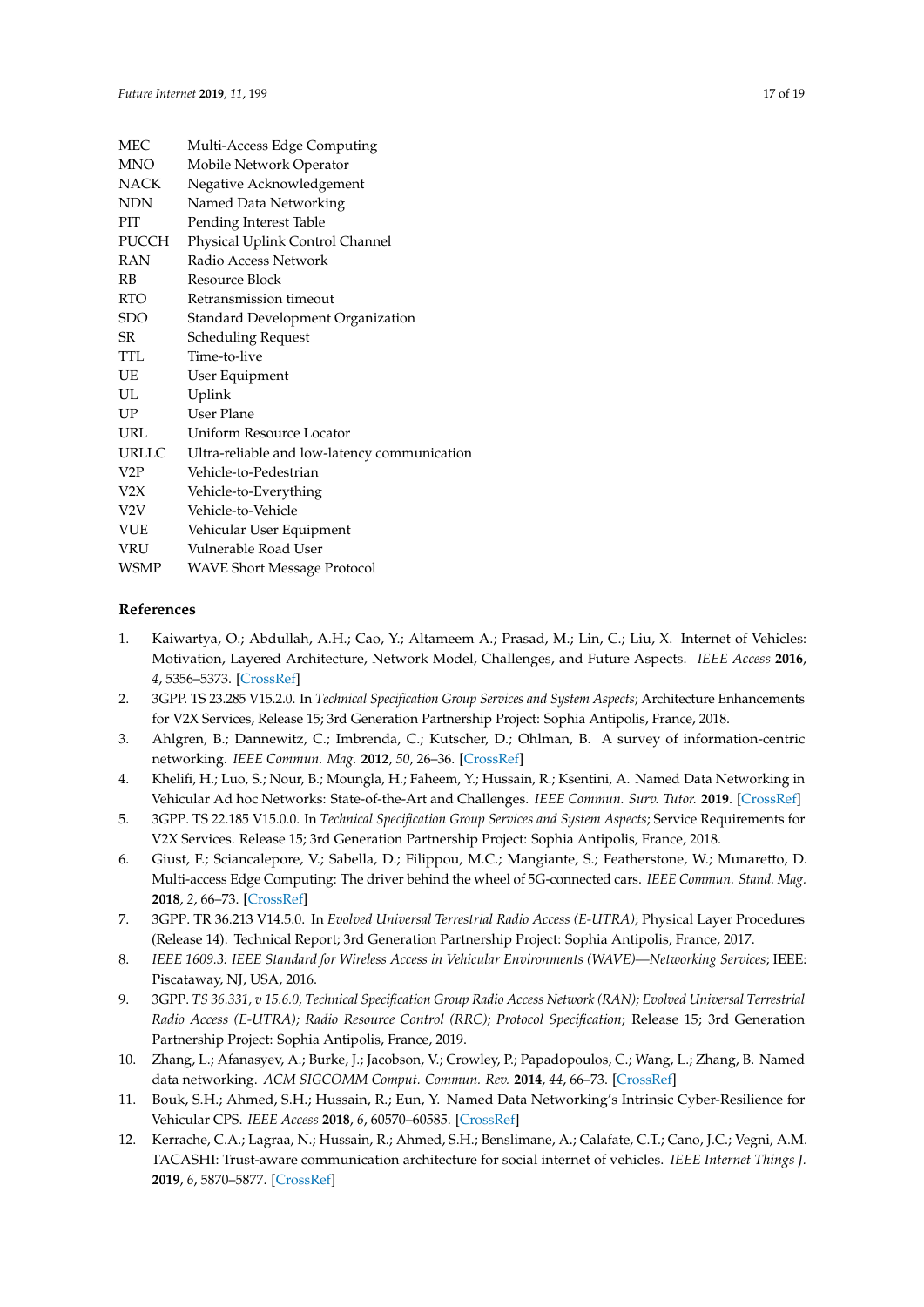- <span id="page-17-0"></span>13. Yi, C.; Abraham, J.; Afanasyev, A.; Wang, L.; Zhang, B.; Zhang, L. On the role of routing in named data networking. In Proceedings of the 1st ACM Conference on Information-Centric Networking, Paris, France, 24–26 September 2014; pp. 27–36.
- <span id="page-17-1"></span>14. Zhang, M.; Luo, H.; Zhang, H. A survey of caching mechanisms in information-centric networking. *IEEE Commun. Surv. Tutor.* **2015**, *17*, 1473–1499. [\[CrossRef\]](http://dx.doi.org/10.1109/COMST.2015.2420097)
- <span id="page-17-2"></span>15. Bazzi, A.; Masini, B.M.; Zanella, A.; De Castro, C.; Raffaelli, C.; Andrisano, O. Cellular aided vehicular named data networking. In Proceedings of the 2014 International Conference on Connected Vehicles and Expo (ICCVE), Vienna, Austria, 3–7 November 2014; pp. 747–752.
- <span id="page-17-3"></span>16. Amadeo, M.; Campolo, C.; Molinaro, A. Priority-based content delivery in the Internet of vehicles through named data networking. *J. Sens. Actuator Netw.* **2016**, *5*, 17. [\[CrossRef\]](http://dx.doi.org/10.3390/jsan5040017)
- <span id="page-17-4"></span>17. Anastasiades, C.; Weber, J.; Braun, T. Dynamic unicast: Information-centric multi-hop routing for mobile ad-hoc networks. *Comput. Netw.* **2016**, *107*, 208–219. [\[CrossRef\]](http://dx.doi.org/10.1016/j.comnet.2016.03.009)
- <span id="page-17-5"></span>18. Amadeo, M.; Campolo, C.; Molinaro, A. A novel hybrid forwarding strategy for content delivery in wireless information-centric networks. *Comput. Commun.* **2017**, *109*, 104–116. [\[CrossRef\]](http://dx.doi.org/10.1016/j.comcom.2017.05.012)
- <span id="page-17-6"></span>19. Wisitpongphan, N.; Tonguz, O.K.; Parikh, J.S.; Mudalige, P.; Bai, F.; Sadekar, V. Broadcast storm mitigation techniques in vehicular ad hoc networks. *IEEE Wirel. Commun.* **2007**, *14*, 84–94. [\[CrossRef\]](http://dx.doi.org/10.1109/MWC.2007.4407231)
- <span id="page-17-7"></span>20. Amadeo, M.; Campolo, C.; Molinaro, A. Enhancing content-centric networking for vehicular environments. *Comput. Netw.* **2013**, *57*, 3222–3234. [\[CrossRef\]](http://dx.doi.org/10.1016/j.comnet.2013.07.005)
- <span id="page-17-8"></span>21. Ahmed, S.H.; Bouk, S.H.; Yaqub, M.A.; Kim, D.; Song, H. DIFS: Distributed interest forwarder selection in vehicular named data networks. *IEEE Trans. Intell. Transp. Syst.* **2017**, *19*, 3076–3080. [\[CrossRef\]](http://dx.doi.org/10.1109/TITS.2017.2768329)
- <span id="page-17-9"></span>22. Bouk, S.H.; Ahmed, S.H.; Park, K.J.; Eun, Y. Efficient Data Broadcast Mitigation in Multisource Named-Content Discovery for Vehicular CPS. *IEEE Commun. Lett.* **2019**, *23*, 1644–1647. [\[CrossRef\]](http://dx.doi.org/10.1109/LCOMM.2019.2928538)
- <span id="page-17-10"></span>23. Grassi, G.; Pesavento, D.; Pau, G.; Vuyyuru, R.; Wakikawa, R.; Zhang, L. VANET via named data networking. In Proceedings of the IEEE Conference on Computer Communications Workshops (INFOCOM WKSHPS), Toronto, ON, Canada, 27 April–2 May 2014; pp. 410–415.
- <span id="page-17-11"></span>24. Liu, X.; Nicolau, M.J.; Costa, A.; Macedo, J.; Santos, A. A geographic opportunistic forwarding strategy for vehicular named data networking. In *Intelligent Distributed Computing IX*; Springer: Cham, Switzerland, 2016; pp. 509–521.
- <span id="page-17-12"></span>25. Kuai, M.; Hong, X.; Yu, Q. Density-aware delay-tolerant interest forwarding in vehicular named data networking. In Proceedings of the 2016 IEEE 84th Vehicular Technology Conference (VTC-Fall), Montreal, QC, Canada, 18–21 September 2016; pp. 1–5.
- <span id="page-17-13"></span>26. Ahmed, S.H.; Bouk, S.H.; Yaqub, M.A.; Kim, D.; Gerla, M. CONET: Controlled data packets propagation in vehicular named data networks. In Proceedings of the 2016 13th IEEE Annual Consumer Communications & Networking Conference (CCNC), Las Vegas, NV, USA, 9–12 January 2016; pp. 620–625.
- <span id="page-17-14"></span>27. Amadeo, M.; Molinaro, A.; Campolo, C.; Sifalakis, M.; Tschudin, C. Transport layer design for named data wireless networking. In Proceedings of the IEEE Conference on Computer Communications Workshops (INFOCOM WKSHPS), Toronto, ON, Canada, 27 April–2 May 2014; pp. 464–469.
- <span id="page-17-15"></span>28. Bouk, S.H.; Ahmed, S.H.; Kim, D.; Park, K.J.; Eun, Y.; Lloret, J. LAPEL: Hop limit based adaptive PIT entry lifetime for vehicular named data networks. *IEEE Trans. Veh. Technol.* **2018**, *67*, 5546–5557. [\[CrossRef\]](http://dx.doi.org/10.1109/TVT.2018.2797693)
- <span id="page-17-16"></span>29. Amadeo, M.; Campolo, C.; Molinaro, A. Named data networking for priority-based content dissemination in VANETs. In Proceedings of the IEEE 27th Annual International Symposium on Personal, Indoor, and Mobile Radio Communications (PIMRC), Valencia, Spain, 4–8 September 2016; pp. 1–6.
- <span id="page-17-17"></span>30. Li, Y.; Shi, X.; Lindgren, A.; Hu, Z.; Zhang, P.; Jin, D.; Zhou, Y. Context-Aware Data Dissemination for ICN-Based Vehicular Ad Hoc Networks. *Information* **2018**, *9*, 263. [\[CrossRef\]](http://dx.doi.org/10.3390/info9110263)
- <span id="page-17-18"></span>31. 3GPP. TR 22.891 V14.2.0. In *Technical Specification Group Services and System Aspects; Feasibility Study on New Services and Markets Technology Enablers*; Stage 1; 3rd Generation Partnership Project: Sophia Antipolis, France, 2016.
- <span id="page-17-19"></span>32. Suthar, P.; Stolic, M; Jangam A.; Trossen, D.; Ravindran, R. Native Deployment of ICN in LTE, 4G Mobile Networks. Technical Report, ICN Research Group, Internet-Draft, 2019. Available online: [https://tools.ietf.](https://tools.ietf.org/html/draft-irtf-icnrg-icn-lte-4g-04) [org/html/draft-irtf-icnrg-icn-lte-4g-04](https://tools.ietf.org/html/draft-irtf-icnrg-icn-lte-4g-04) (accessed on 17 September 2019).
- <span id="page-17-20"></span>33. Batista, P.; Araújo, I.; Linder, N.; Laraqui, K.; Klautau, A. Testbed for ICN media distribution over LTE radio access networks. *Comput. Netw.* **2019**, *150*, 70–80. [\[CrossRef\]](http://dx.doi.org/10.1016/j.comnet.2018.12.013)